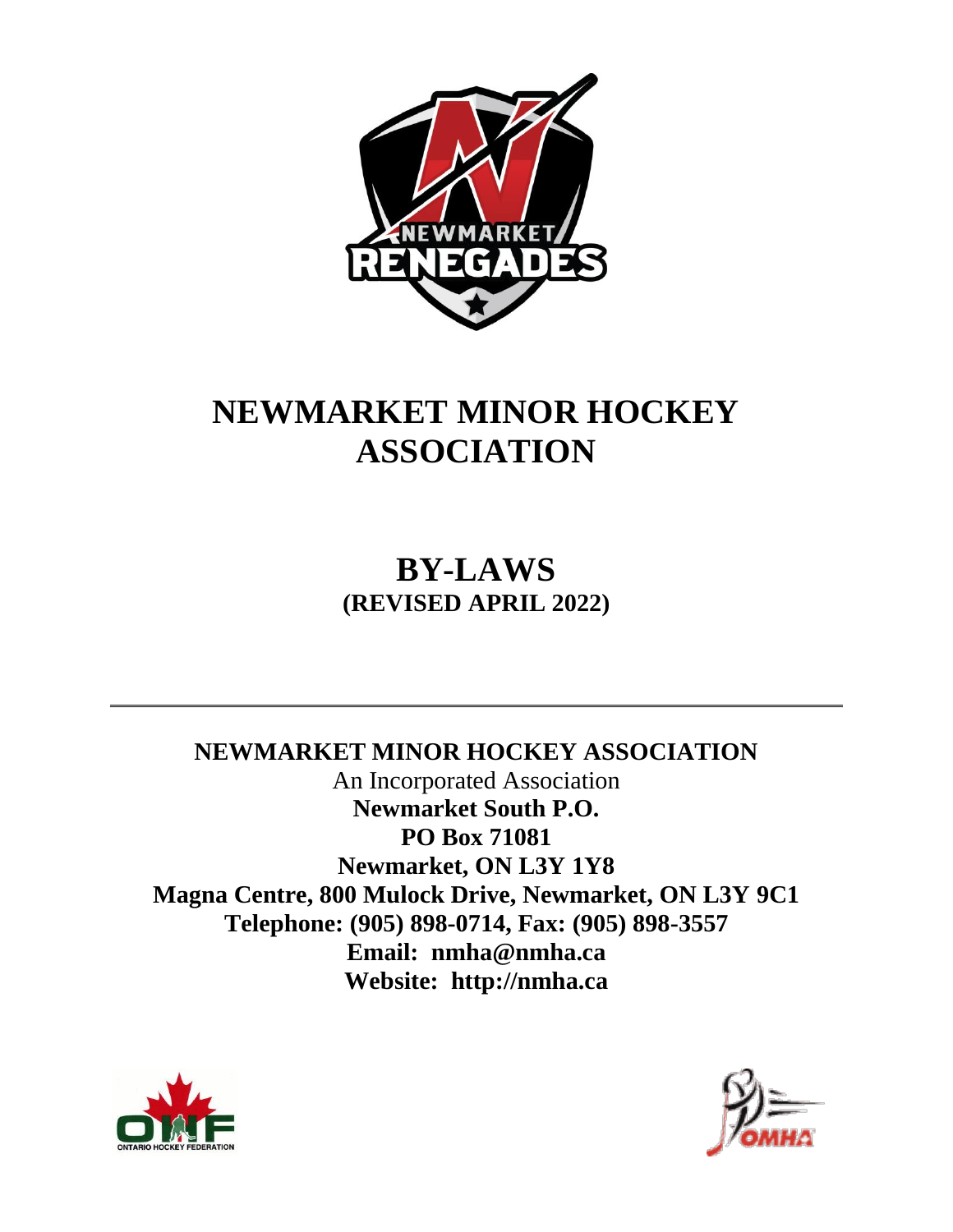# **NEWMARKET MINOR HOCKEY ASSOCIATION**

# **BY-LAWS**

A By-Law relating generally to the conduct of the affairs of the Newmarket Minor Hockey Association.

This By-Law is enacted in addition to the Rules and Regulations as set forth in the Ontario Minor Hockey Association Manual of Operations.

**BE IT ENACTED** as the By-Law of the Newmarket Minor Hockey Association as follows:

#### 1. **DEFINITIONS**

- 1.1 In this By-Law and all other By-Laws and Resolutions of the Association, unless the context otherwise requires:
- **(a)** "AAA" means Triple A hockey.
- **(b)** "AGM" means Annual General Meeting;
- **(c)** "Association" means Newmarket Minor Hockey Association (or such other name as the Association may in the future legally adopt);
- **(d)** "Board / Executive" means the Board of Directors of the Association;
- **(e)** "Boundaries (for membership)" area within the designated Newmarket town boundaries (north boundary: concession lot 5, south side of Green Lane, south boundary: 1 concession lot north of St. Johns Side Road, east boundary: west side of Hwy 404, west boundary: east side of Bathurst) or in the OMHA defined "choice-of-centre" areas;
- **(f)** "Director/Executive Member" means an individual who has been elected **or appointed** to the Board of Directors/Executive of the Association;
- **(g)** "Full Term in Office" means an elected member of the Board of Directors must attend 80% of regular Executive meetings during term to be deemed to have served a full term in office. For the purpose of election eligibility, the word "Term" shall be understood to mean two  $(2)$  years (i.e., one term = two years).
- **(h)** "General Meeting" means any meeting of the Membership (as defined in Article 6).
- **(i)** "Hockey Canada" means Hockey Canada (or such other name as Hockey Canada may in the future legally adopt);
- **(j)** "HL" means House League, recreational hockey;
- **(k)** "Members" means those persons described in Article 5 and defined in Article 6.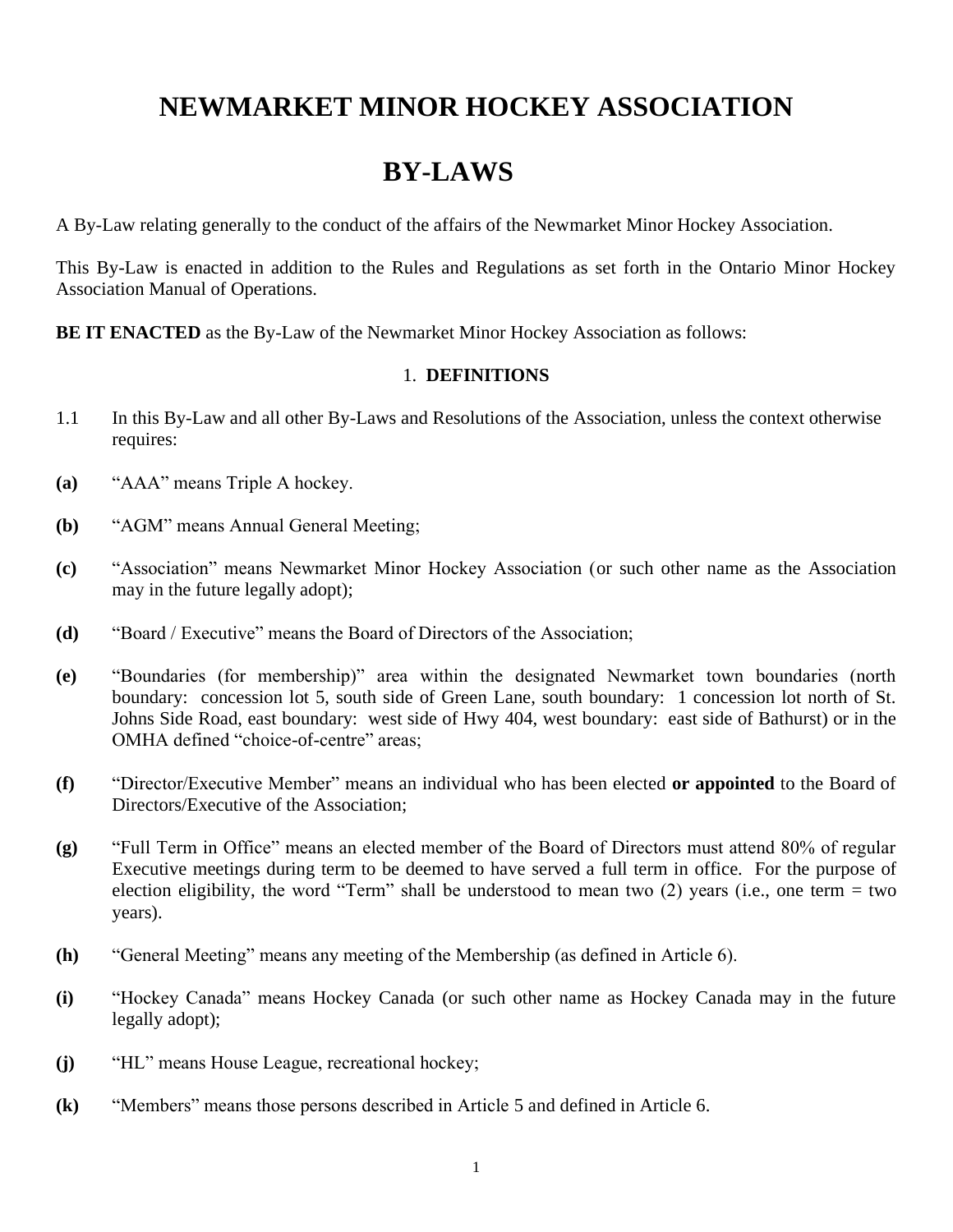- **(l)** "Minor Development" or MD Hockey means a recreational team in the U14 age category and above that participates at a level above House League, but lower than REP and comprised of players who are eligible for the NMHA by age and residence as per OMHA residency regulations 3.3. Minor Development players shall not be rostered to a House League team.
- **(m)** "Notice" means for the AGM advertisement posted on the association's website and emailed to Members; means for Executive meetings or special meetings, notice shall be communicated by email, or written notice in each Executive members' mailbox; means sub-committee/committee notice can be given through email or by telephone.
- **(n)** "Officers" means the individuals who hold the offices enumerated in Article 11;
- **(o)** "OHF" means the Ontario Hockey Federation (or such other name as the OHF may in the future legally adopt);
- **(p)** "OMHA" means Ontario Minor Hockey Association (or such other name as the OMHA may in the future legally adopt);
- **(q)** "Policies" means written statements governing issues affecting the affairs of the Association which have been considered and approved by the Board of Directors of the Association;
- **(r)** "REP" means representative hockey, competitive level, **which players must be eligible by age and residency;**
- **(s)** "Select" refers to a category of minor hockey in the divisions of U10 to U18 with a team comprised of players selected from affiliated House League teams of the NMHA. Players must be eligible by age, but are not required to abide by residential regulations, and may compete in exhibition and tournament games as per the regulation while continuing to play for their House League team.
- **(t)** "U7 Program" The U7 Program is a progressive, learn to play teaching curriculum.

# 2. **REGISTERED OFFICE AND SEAL**

- 2.1 The name of this organization shall be the Newmarket Minor Hockey Association, an incorporated Association, henceforth to be referred to as "the Association".
- 2.2 There is a Corporate Seal of the Association.
- 2.3 The Registered Office of the Association shall be in the Town of Newmarket, Regional Municipality of York, Province of Ontario, and at such place therein as the Board from time to time may determine by Resolution.
- 2.4 The Newmarket Redmen logo is a registered trademark.
- 2.5 Written permission from the Association is required for the use of its logo.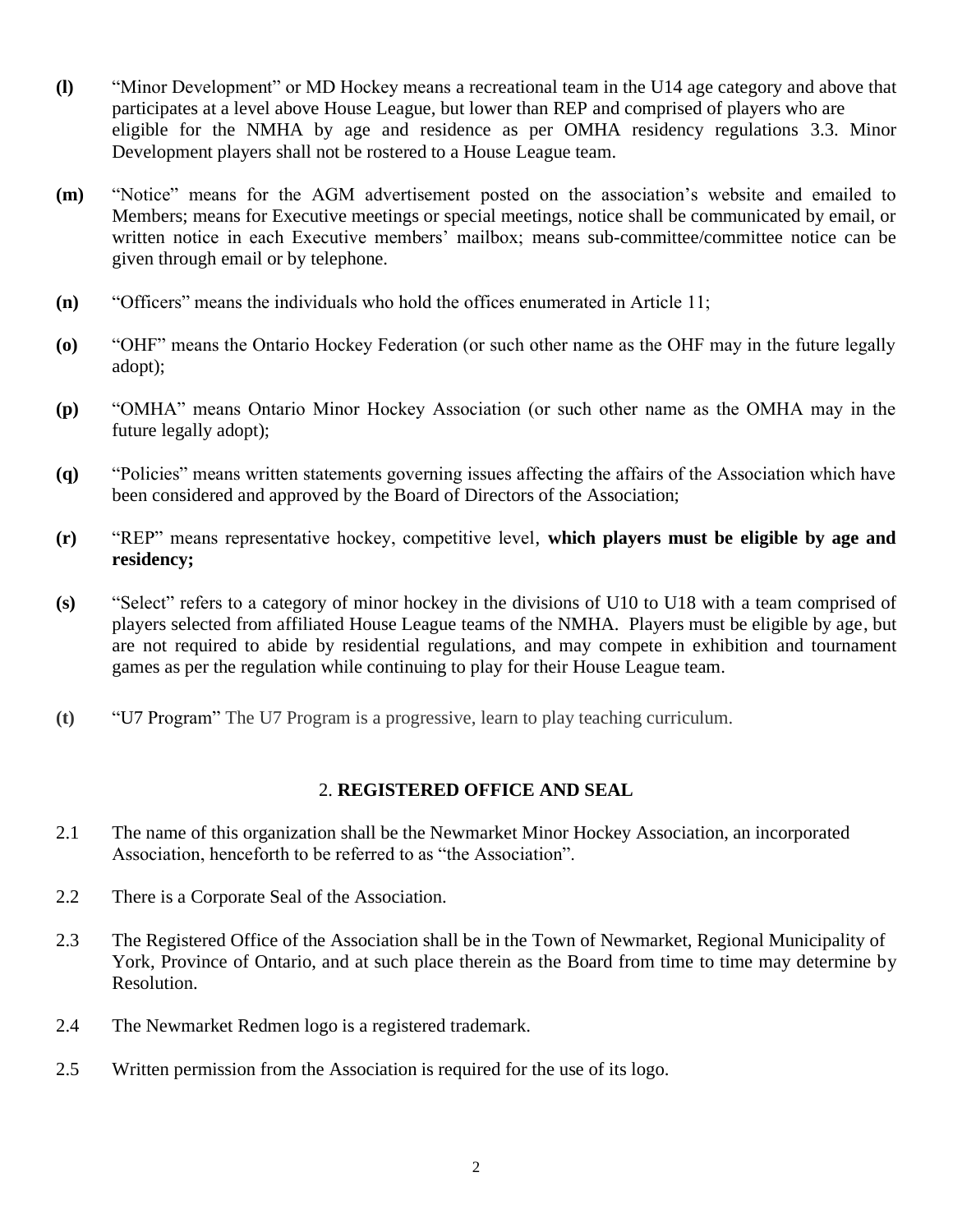#### 3. **MISSION OF THE ASSOCIATION**

- 3.1 The objective of the Association shall be to provide a fun, healthy, competitive experience in organized hockey for all talent levels of young people in Newmarket. The preceding shall be subject to the rules of the OMHA in this regard:
- **(a)** To provide for the development and growth of both personal and physical skills for all participants, and
- **(b)** To maintain the highest degree of sportsmanship, and
- **(c)** To provide volunteers with support, and training necessary to prepare them to carry out their roles, and
- **(d)** To provide the fiscal responsibility to ensure the long-term financial viability, stability and future for the Association, and
- **(e)** To provide for the physical and emotional safety of all individuals within the Association, and
- **(f)** To provide a structure that can respond to and provide the necessary leadership to the Association to achieve its goals and relate to its supporters.

#### 4. **AFFILIATIONS**

- 4.1 The Association shall have the following affiliations:
- **(a)** The Association shall be a member of the OMHA, and through the OMHA, shall be a member of Hockey Canada and OHF;
- **(b)** The Association's "AAA" zone affiliation shall be with the York Simcoe Express;
- **(c)** The Association shall operate in cooperation with the **Recreation and Culture Department** of the Town of Newmarket.

#### 5. **CLASSES OF MEMBERSHIP**

- 5.1 There shall be four (4) classes of Membership in the Association:
- (a) Active Membership
- (b) Parent/Guardian Membership
- (c) Lifetime Membership
- (d) Players

#### **6. TERMS OF MEMBERSHIP AND ELIGIBILITY**

- 6.1 **Terms and Eligibility**
- (a) **Active Membership:**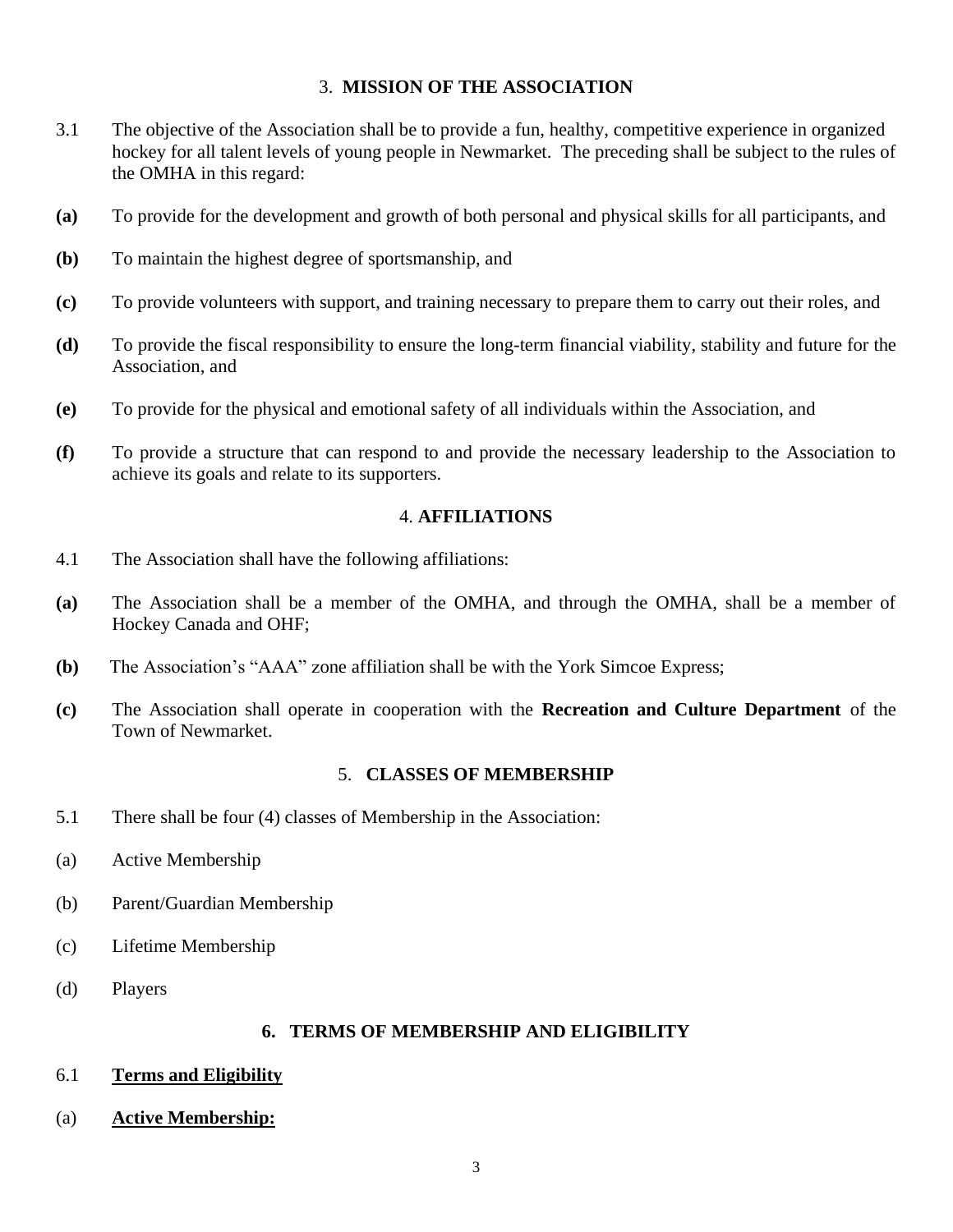Active Members shall include all elected or appointed Directors or officials, and all convenors, coaches, referees, managers, trainers and any recognized Association volunteer appointed for the current season, and all registered players who are at least 18 years of age;

# (b) **Parent/Guardian Membership:**

Parent/Guardian Members shall include all parents and/or legal guardians of registered players where the registered player is under the age of 21 years;

# (c) **Lifetime Membership:**

**"Lifetime Membership" shall be deemed to be the highest honour bestowed upon a member of the Association, as follows:**

**(i) To be eligible, a member must have served six (6) or more years (does not have to be consecutively) on the Executive of the Association, or, who has completed twelve (12) years of continued official service, in good standing, with the Association;**

**(ii) To be considered for "Lifetime Membership," the member must have been deemed to have made significant contributions and a positive long-term impact on the Association as a whole;** 

**(iii) Official service shall be defined as service including, but not limited to, Convenor, Coach, Assistant Coach, Manager, Trainer or any non-voting member of the Executive such as Statistician, Coach Mentor or Referee-in-Chief;**

**(iv) Nominations can be made by any Member of the Association and any annual appointment of "Lifetime Membership" shall be voted on by the Executive prior to the AGM and announced at the AGM;**

#### (d) **Player Membership**

Registered players of the Association under the age of 18 and are non-voting members of the Association.

# 6.2 **Membership List**

The Secretary of the Association shall prepare a list of current Active Members, Parent/Guardian Members, Honorary Lifetime Members and Player Members, as of the 28<sup>th</sup> of February in each year and such list of Members shall/may be used to determine eligibility to attend and vote at the Annual General Meeting and any other meetings of Members until February 28<sup>th</sup> of the following year.

#### 6.3 **Membership Year**

Unless otherwise determined by the Board, every Membership, other than Honorary Lifetime Memberships shall commence on or after May  $1<sup>st</sup>$  in each year and shall lapse and terminate on the 30<sup>th</sup> day of April next following the date on which such Membership commenced.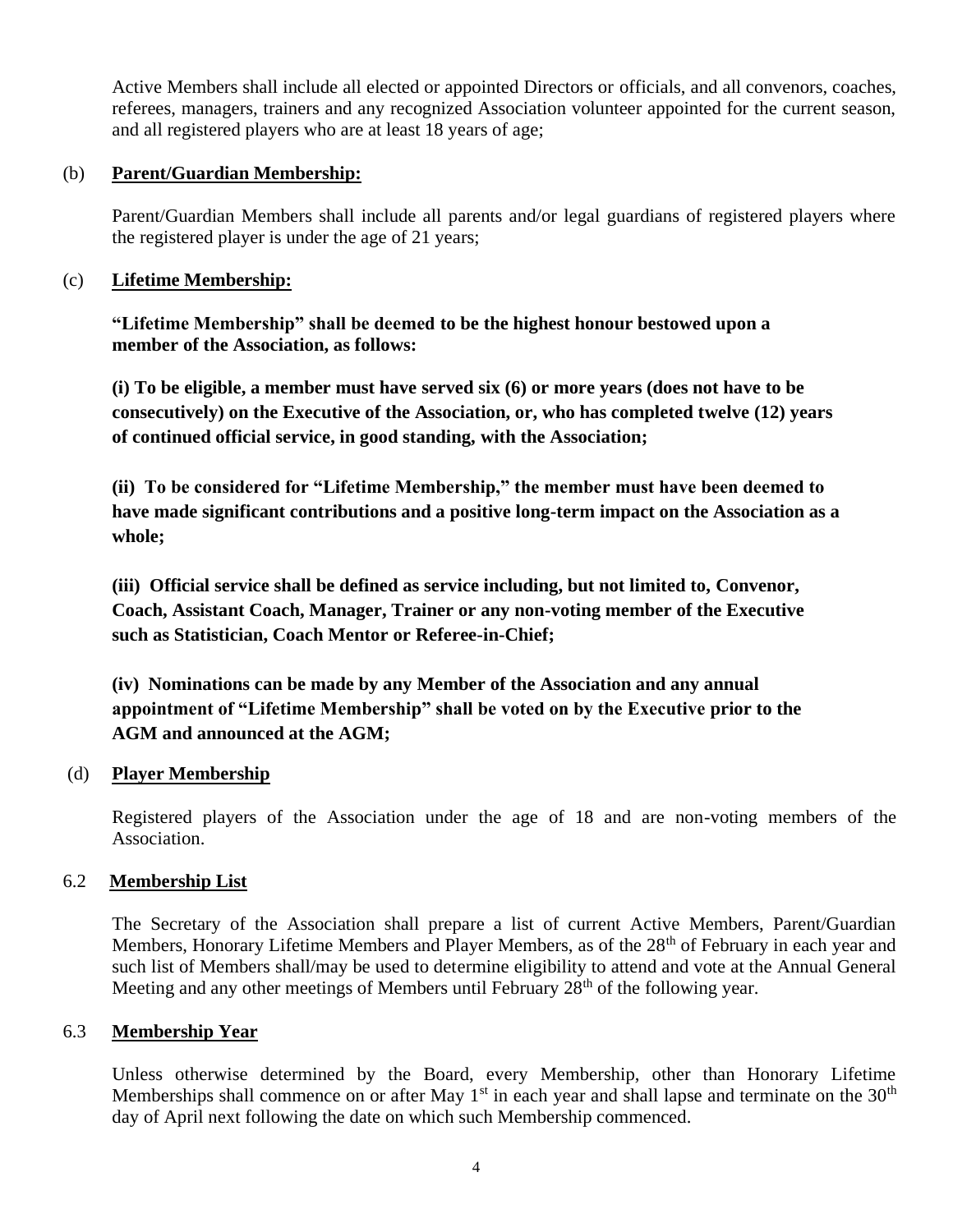# 6.4 **Termination**

Membership in the Association shall not be transferable and shall terminate upon a Member's:

- (a) Code of conduct violation;
- (b) Breach of By-Laws;
- (c) Membership revoked by Rules/Appeals Committee;
- (d) Member is financially indebted to the Association, unless granted dispensation by the President of the Association;
- (e) Failure to pay registration fee;
- (f) Failure to pay sponsorship fee;
- (g) Use of Newmarket Renegades logo without the written permission from the Association;
- (h) Resignation by submitting a letter in writing addressed to the Association;
- (i) Death.

# 6.5 **Membership Fees**

Membership fees shall be established from time to time by Resolution of the Board.

# 6.6 **Right to Vote**

All Active Members, Parent/Guardian Members and Honorary Lifetime Members shall be entitled to notice of and to vote at all meetings of Members of the Association unless the Executive has revoked membership.

# 6.7 **Record Date**

Individuals, who are Members of the Association at least 35 days in advance of any General Meeting of the Members of the Association, are entitled to notice and to vote at such General Meeting of Members. Any individual who is not a Member at least 35 days in advance of a General Meeting is not entitled to notice or to vote at such General Meeting for which the record date has been established.

# **7. MEETINGS OF THE MEMBERSHIP**

# 7.1 **Annual General Meetings of Members**

The Annual General Meeting of the Members shall be held once a year in the month of April, at a time, place and day determined by the Board, for the transaction of the following business to be set out in the agenda of such Annual General Meeting. In the event of a force majeure the meeting will be scheduled at the first possible opportunity that will allow for the safe conduct of the AGM and the new details will be communicated to the membership at least 30-days prior to the meeting;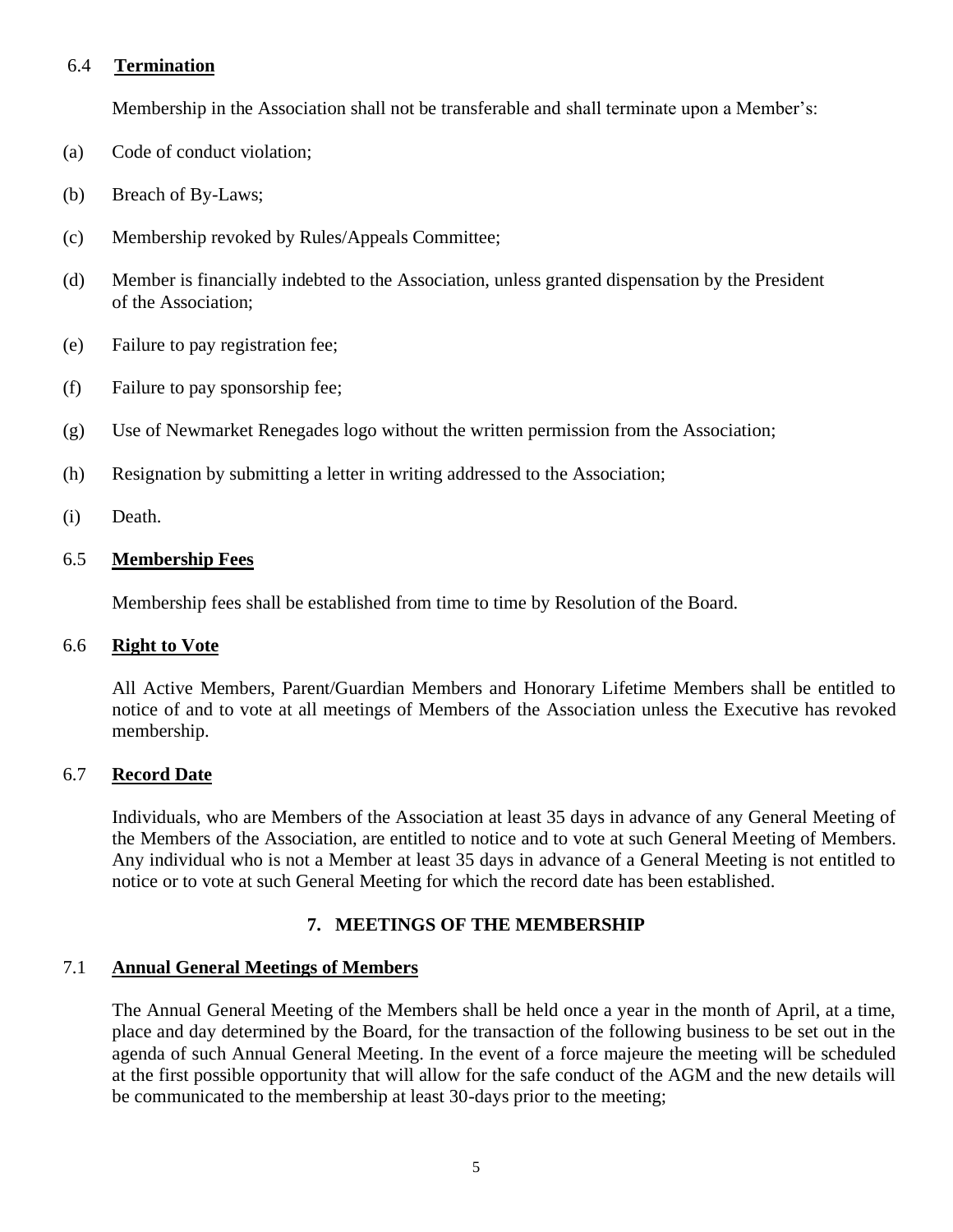- (a) approval of the minutes of the previous Annual General Meeting;
- (b) receiving reports of the activities of the Association during the preceding year;
- (c) receiving information regarding the planned activities of the Association for the current year;
- (d) receiving and approving the Association's financial statements along with the Association's Public Accountants interim review engagement report, and in addition a preliminary forecast of anticipated revenues and expenditures for the coming year;
- (e) appointment of the auditor for the ensuing year;
- (f) consideration of any proposed amendments to the By-Laws of the Association, but shall not be made unless mover of such amendments gives notice thereof to the Secretary of the Association on or before March  $15<sup>th</sup>$  in the year in which the amendment is to be made;
- (g) election of the Executive for positions that have completed their term of two years;
- (h) transaction of any business other than financial, which relates to the business of the meeting referred to above, and notice and particulars of which are received by the Secretary of the Association in writing prior to March 15<sup>th</sup>, immediately preceding the April Annual General Meeting.

# 7.2 **Additional General Meetings of Members**

In addition to the Annual General Meeting described in Article 7.1, a General Meeting of the Membership may be called at any time by a Resolution of the Board. The business to be transacted at a General Meeting shall be limited to that specified in the notice calling the General Meeting.

# 7.3 **Notice**

# (a) **Annual General Meeting**

Notice of the Annual General Meeting to be held in April, shall set out the agenda, including particulars of any other business to come before the Annual General Meeting. The time and the place of the Annual General Meeting, and such Notice shall be emailed to all Members at the last known email address recorded for such members in the records of the Association. As well, such Notice shall be posted on the Association's website at least thirty (30) days prior to the date of such Annual General Meeting.

# (b) **Additional General Meetings**

Notice of any additional General Meetings of members of the Association shall be posted on the Association's website within at least fifteen (15) days prior to the date of such additional General Meeting and shall be emailed to all Members at the last known email address recorded for such members in the records of the Association not less than fifteen (15) days prior to such additional General Meeting.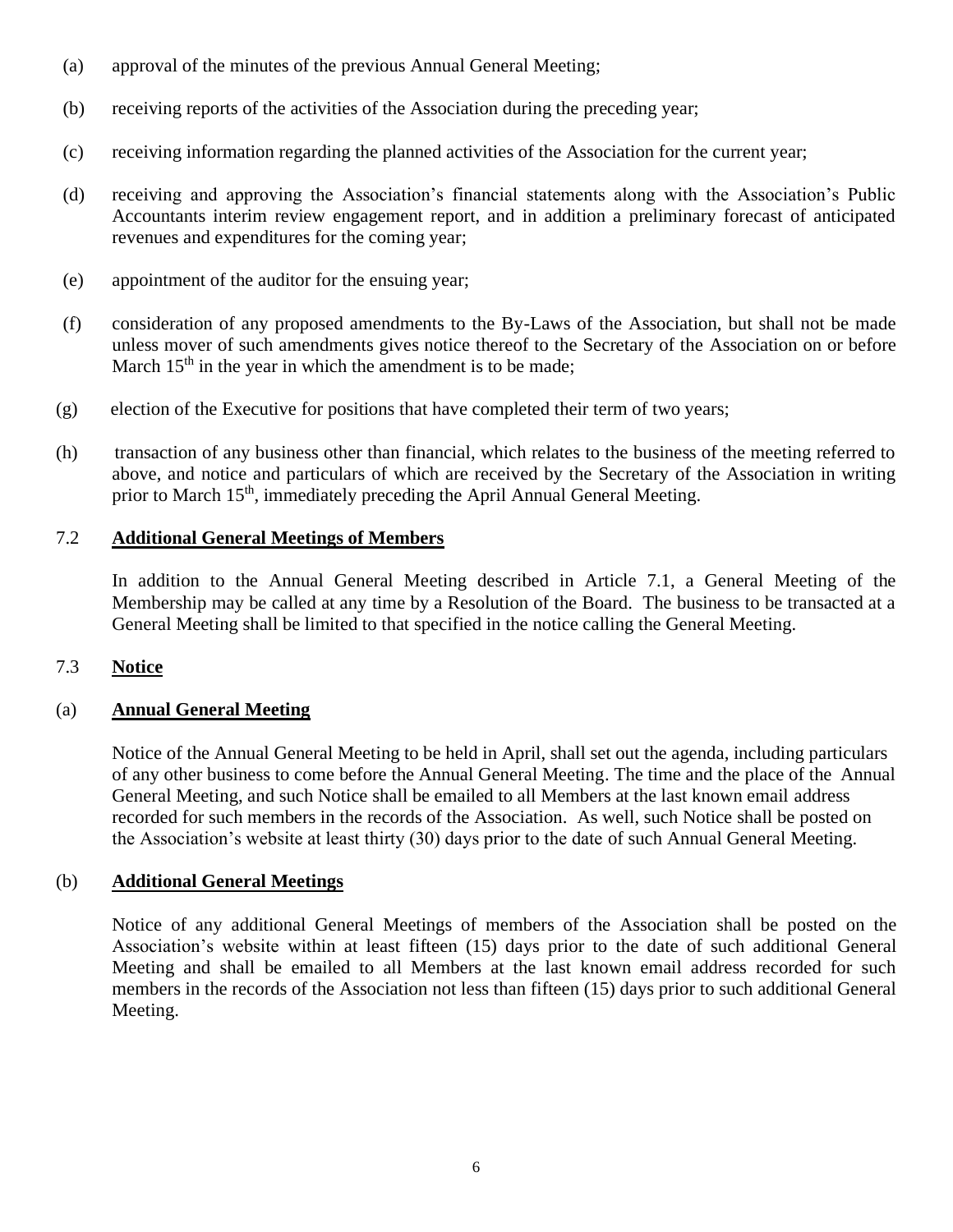# (c) **Error or Omission in Notice**

No inadvertent error or omission in giving notice of any Annual General Meeting or General Meeting or any adjourned meeting, whether Annual or General, shall invalidate such a meeting or make void any proceedings taken at such meeting. Any Member may at any time waive notice of any such meeting and may ratify, approve and confirm any or all actions or proceedings taken at any such meeting.

# 7.4 **Quorum**

A quorum for the Annual General Meeting or General Meetings shall be a minimum of 25 Members eligible to vote and present in person. No business shall be transacted in the absence of quorum except to take measures to obtain a quorum, to establish the time to which to adjourn, or to take a recess.

# 7.5 **Voting Procedures**

- (a) A majority of votes cast by Members entitled to vote shall decide every question proposed for consideration at meetings of Members;
- (b) The Chair presiding at a meeting of Members shall have a vote only in the event of a tie vote;
- (c) At all meetings of Members, every question shall be decided by a show of hands, unless a specific count or unless a secret ballot is required by the Chair or requested by any Member entitled to vote. Whenever a vote by show of hands has been taken upon a question, unless a specific count or secret ballot is requested or required, a declaration by the Chair that a resolution has been carried or lost by a particular majority and an entry to that effect in the minutes of the meeting is conclusive evidence of the fact without proof of the number or proportion of votes recorded in favour of or against the motion.

#### 7.6 **No Proxies**

Proxies will not be permitted. Members of the Association must be present in person at the Annual General Meeting or General Meetings of the Association in order to exercise their voting rights in relation to matters coming before an Annual General Meeting or General Meeting.

#### 7.7 **Adjournments**

Any meeting of the Members of the Association may be adjourned at any time and from time to time any such business may be transacted at such adjourned meeting(s) as might have been transacted at the original meeting(s) from which such adjournment took place. No notice shall be required of any such adjourned meeting other than to those Members present in person at the adjourned meeting. Such adjournment may be made notwithstanding that no quorum is present.

#### 7.8 **Chair**

In the absence of the President and the Vice-President, the Members entitled to vote and present at any meeting of Members shall choose another Director as Chair and, if no Director is present or if all the Directors present decline to act as Chair, the Members present shall choose any Member present to be Chair.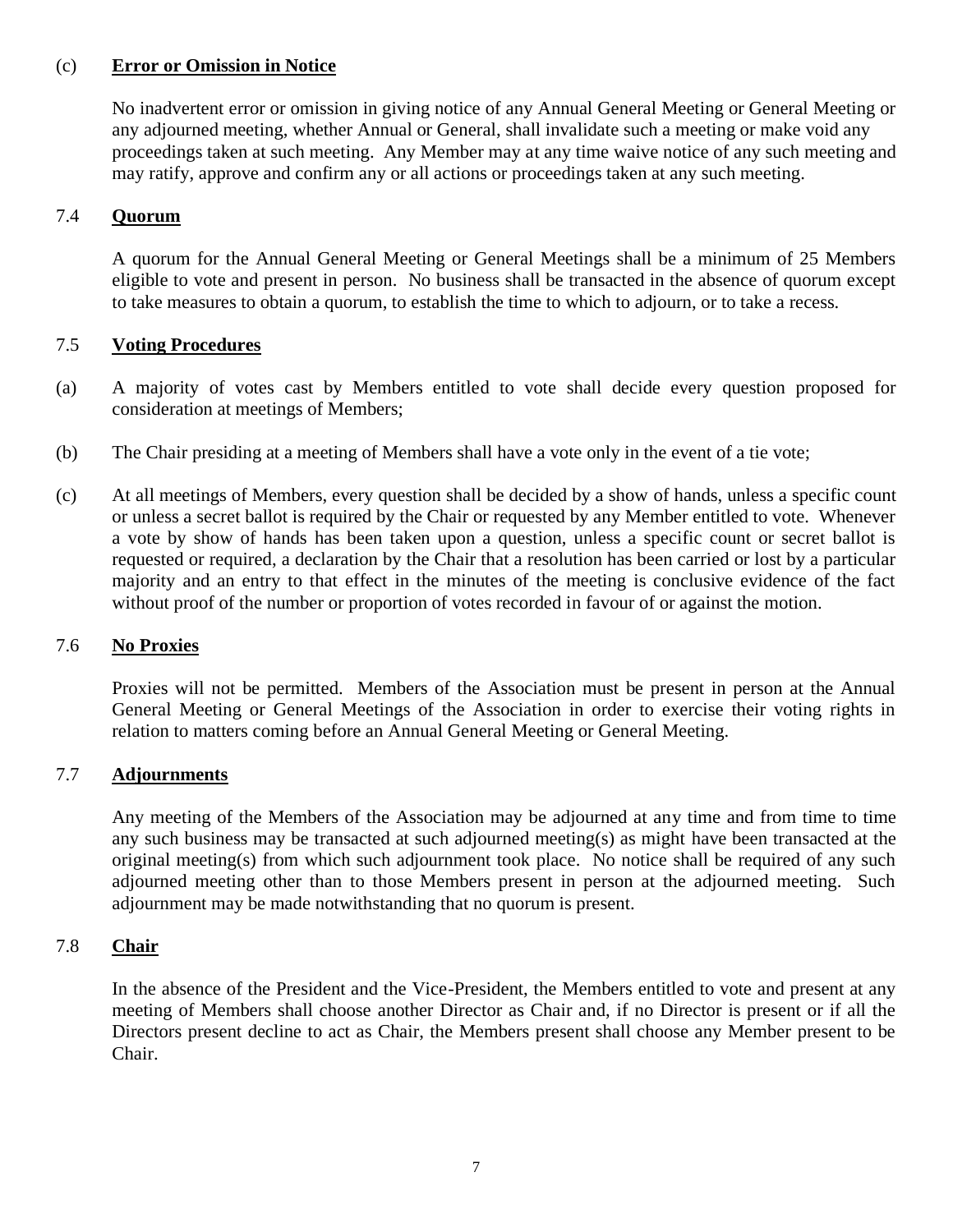#### 8**. BOARD OF DIRECTORS – EXECUTIVE**

#### 8.1 **Composition**

# (a) **Eligibility**

#### **An Executive Member:**

- (i) shall be twenty-one (21) or more years of age;
- (ii) shall be a Member of the Association at the time of his or her election or appointment;
- (iii) shall be a Member of the Association in good standing;
- (iv) shall remain a Member of the Association throughout his or her term of office;
- (v) to be eligible to run for President, the individual must have served **at least one full calendar year (12 month) consecutively** on the Executive in the immediate past **4 year (48 month) period**.
- (vi) other than the position of President, it is not necessary for any other elected position on the Executive to meet eligibility requirement as stated in Article  $8.1(a)(v)$ ;
- (vii) to be eligible to run for Treasurer, the individual must have a strong and experienced background in the accounting or banking field and hold an accounting designation (C.A., C.M.A., C.G.A. or C.P.A.);
- (viii) only one (1) member of any family will be allowed to hold a position designated as an Officer of the Association;
- (ix) a Police Vulnerable Sector Check will be required of any successful candidate subject to the OHF requirements.

#### (b) **Executive Members:**

- (i) The affairs of the Association shall be managed by a Board of thirteen (13) persons, one being the immediate Past President, and the remainder being elected at the Association's Annual General Meeting, as follows:
	- I. In even numbered years, i.e., 2020, 2022, 2024, the positions of President, Vice President of House League, Secretary, House League Alternate-Junior Divisions, Rep Alternate, Sponsorship and Fundraising will be elected for one (1) term of two (2) years.
	- II. In odd numbered years, i.e., 2021, 2023, 2025 the positions of Vice President of Rep, Treasurer, House League Alternate-Senior Divisions, Communications/Marketing and Equipment Manager will be elected for one (1) term of two (2) years.
	- (ii) **At least 8 of the 13 members** of the Executive shall be a resident of the Town of Newmarket. Residency is deemed at the time a member joins the Executive and that residency does not change until that member is no longer a member of the Executive.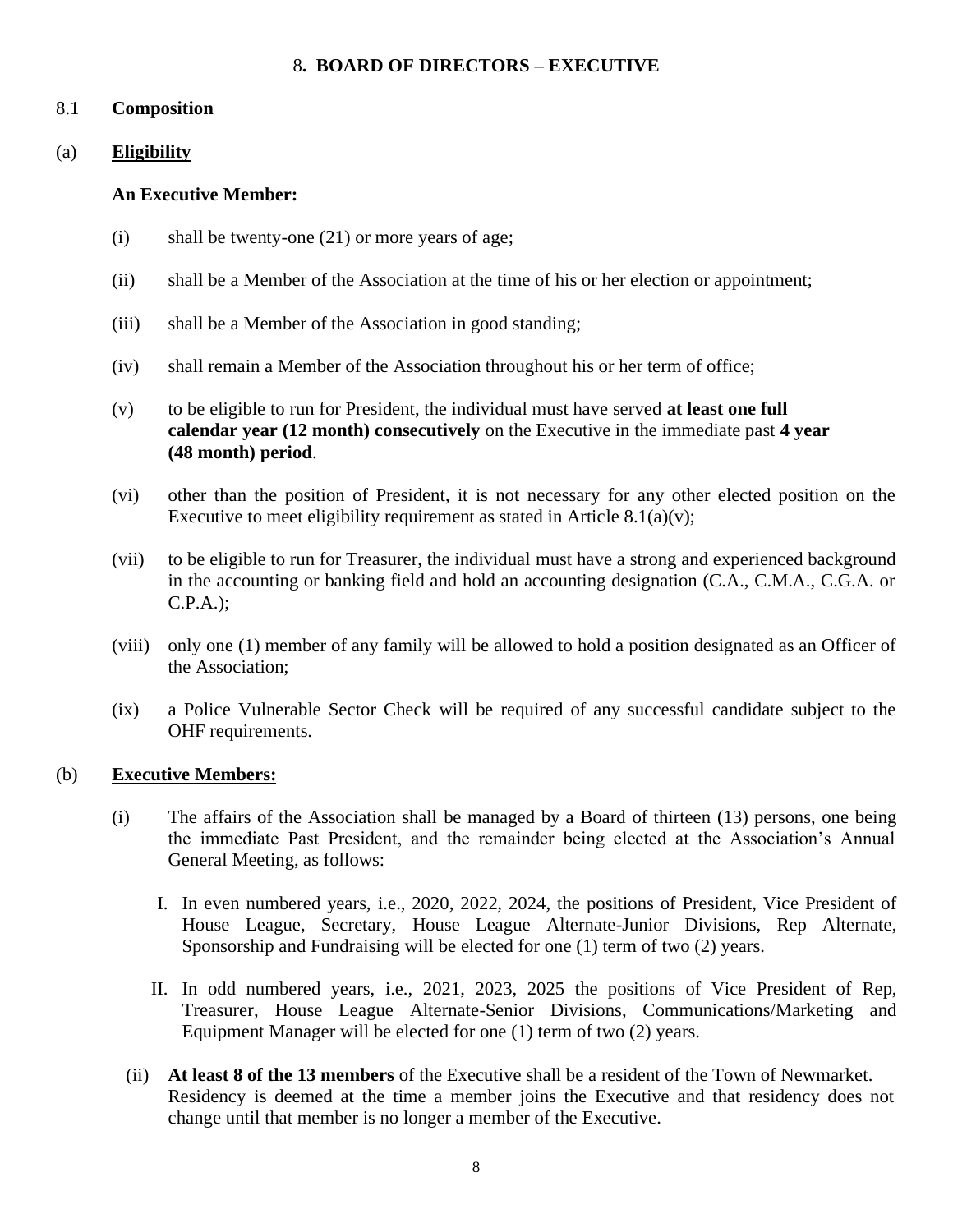**Should the Executive Member move out of the Town of Newmarket during their term, their residency at that time shall be counted towards the 75% rule and no new out-of-area residents shall be permitted to run or be appointed to the Executive Board until such time as when the 75% rule is below the required limit. Notwithstanding this above-mentioned By-Law, any Executive Member currently on the Board, on or before April 30, 2022, shall be grandfathered in until such time as they are no longer part of the NMHA Executive Board.**

**(iii) The Executive Committee will not have more than four members from their child's age group/division. Occupancy within the board is deemed at the time a member joins the Executive and that does not change until that member is no longer a member of the Executive. Notwithstanding this above-mentioned By-Law, any Executive Member currently on the Board, on or before April 30, 2022, shall be grandfathered in until such time as they are no longer part of the NMHA Executive Board.**

#### (c) **Change in Number of Directors**

To alter the size of the Board/Executive an amendment to Article 8.1(b)(i) is required and must be approved at the Association's Annual General Meeting.

# 9. **PROCEDURE FOR ELECTION OF DIRECTORS – NMHA EXECUTIVE**

#### 9.1 **Nominations**

The Nominations and Elections Committee shall invite, **by member email and post to association website**, nominations to the Executive from the Members of the Association on or before **March 1st** in each year and shall supply and make available a nomination form to be completed by all nominees and two nominators who are Members of the Association. **The fully completed nomination form shall be delivered to the Association Secretary and the Chair of the Nominations and Elections Committee by March 20th in each year. All nominees seeking election will be posted to the association website a minimum of 7 days prior to the Annual General Meeting in each year and shall be put forth that year at the Annual General Meeting.** 

# **Nominations WILL NOT be accepted from the floor at the Annual General Meeting if two or more nominations are received for an open position by the March 20th deadline.**

If there is more than one nominee for a position, each nominee will be given the opportunity to speak to the Membership at the Annual General Meeting. Each nominee will be provided no more than (5) minutes to speak and questions from the floor will be allowed, with no more than three (3) questions per nominee being asked.

Nominees may not be elected to more than one position on the Board of Directors/Executive in the same election.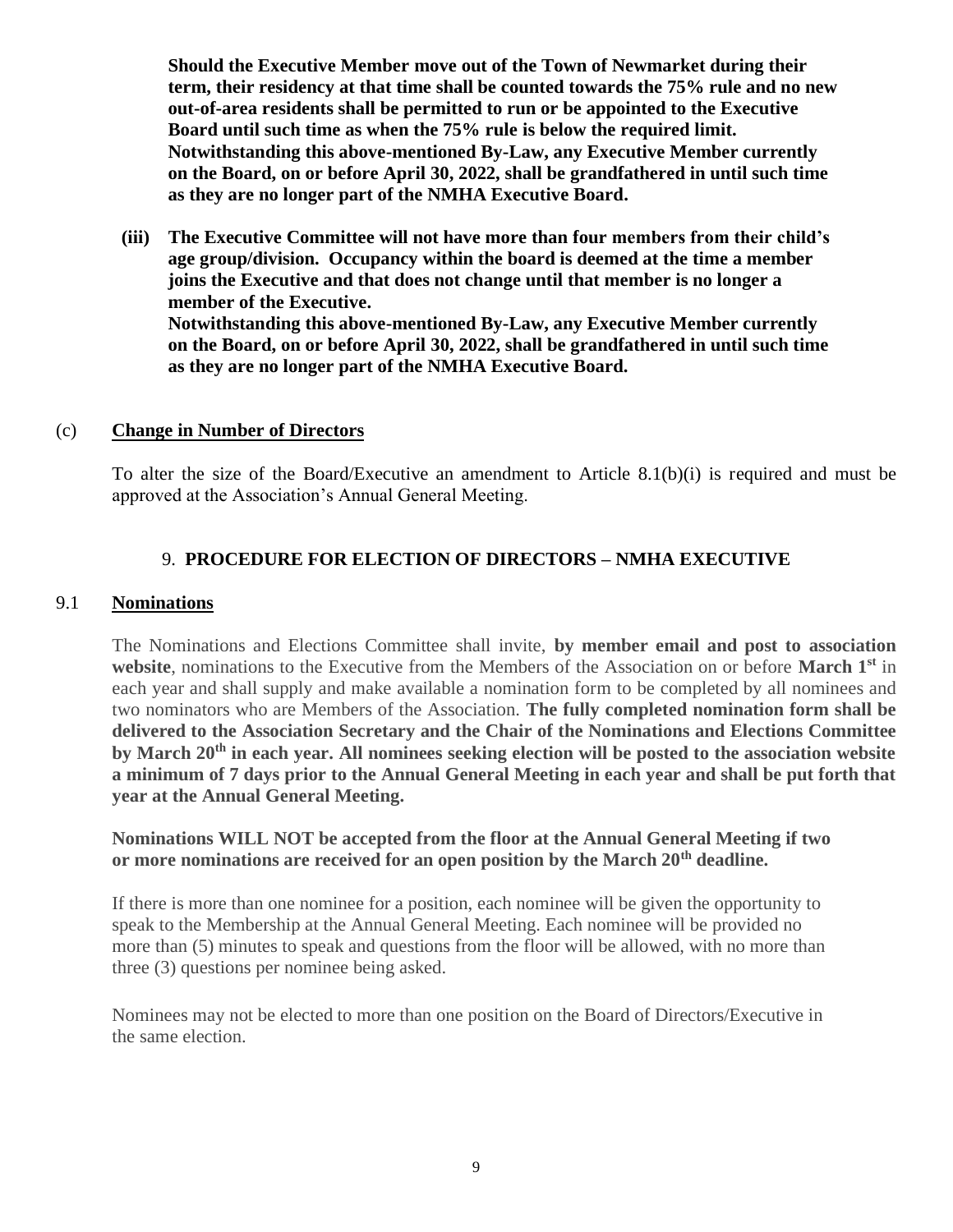#### 9.2 **Election Procedures**

The Nominations and Elections Committee shall prepare the ballots to be used for the voting at the Annual General Meeting of the Association, and the Nominations and Elections Committee shall supervise the election of Directors and shall distribute and count all votes and announce the results of the election of Directors at the Annual General Meeting.

#### 9.3 **Vacancies**

- (a) In the event of vacancy on the Executive, the remaining Executive shall appoint one or more persons to fill such vacancy and such appointees shall thereupon become a member of the Executive as if that person(s) had duly been elected at the Annual General Meeting;
- (b) In the event that there is no such person available meeting the requirements to run for President, and therefore creating a vacancy, the nominating committee may establish a nominee without such qualification.

#### 9.4 **Termination**

#### (a) **Removal of Director from Office**

Any member of the Executive may be removed from office upon written recommendation to the Executive signed by two (2) Executive members and, with at least two-thirds (2/3) vote of approval by the current Executive.

#### (b) **Absenteeism**

Unless otherwise determined by the Board/Executive, the absence of a member of the Board/Executive from three (3) consecutive Executive Meetings or the absence of a member of the Board/Executive from four (4) out of any eight (8) consecutive Executive Meetings shall be deemed to be a resignation of the said member of the Board/Executive from the Board.

# (c) **Resignation**

A Director of the Board may resign his or her Directorship by submitting a letter of resignation to the President of the Association.

#### 9.5 **Succession**

(i) In the event the President is unable to perform his or her functions as outlined in the By-Laws, the Past President shall succeed.

(ii) In the event that the Past President is unable to fulfill the position of President the Senior Vice-President shall succeed.

(iii) In the event that the Senior Vice-President is unable to fulfill the position of President, the Executive shall appoint a President.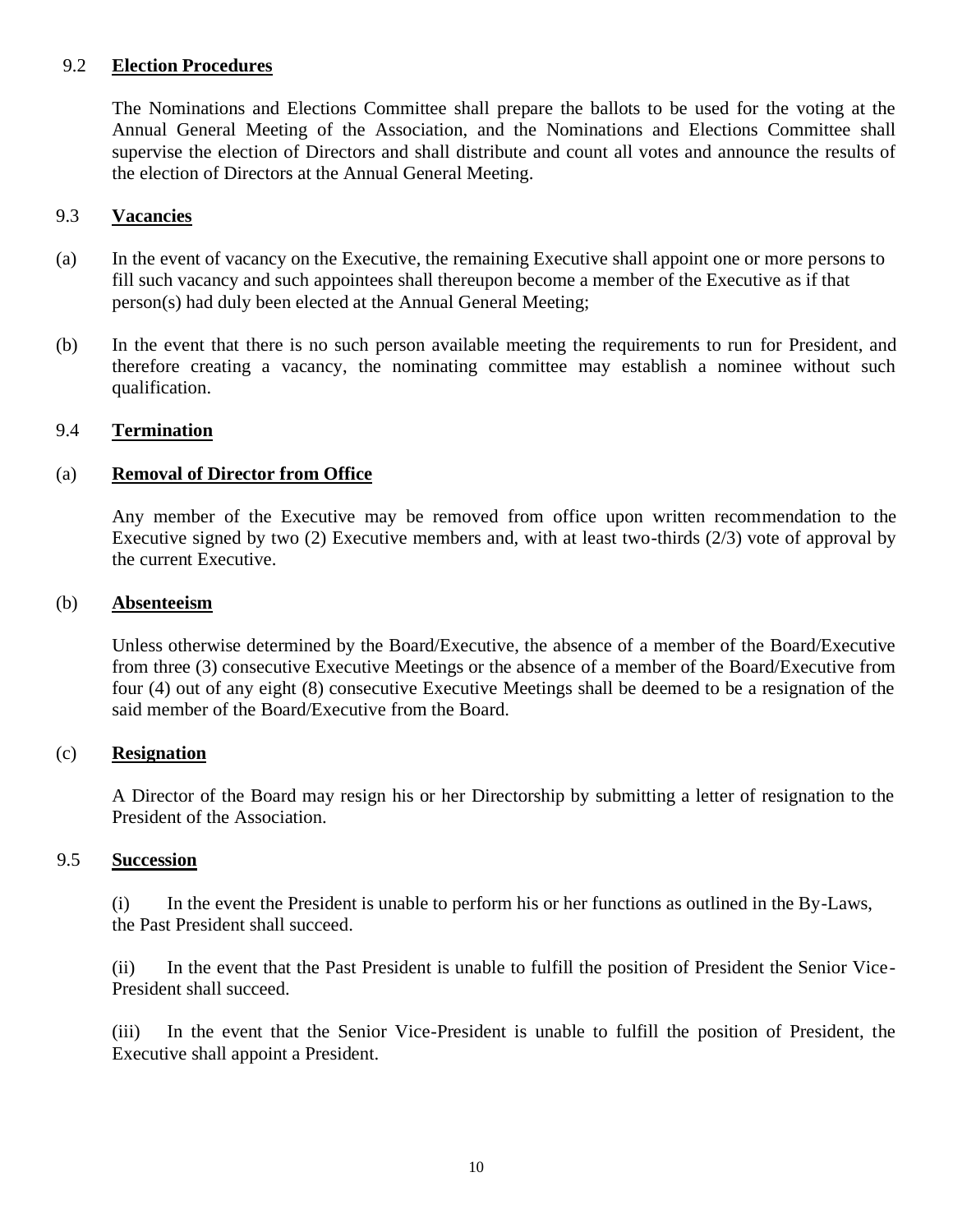# 10. **BOARD/EXECUTIVE RESPONSIBILITIES**

#### 10.1 **Governance**

- (a) The Executive shall govern the Association in compliance with the objects, powers, policies and By-Laws of the Association, and all applicable laws and regulations.
- (b) The management of the Association shall be vested in the Executive, who shall have full control of the management of all affairs of the Association and shall carry out and enforce the objectives of the Association and have full power to adopt or rescind the rules and regulations.
- (c) It is the responsibility of all Executive members to ensure that the rules, regulations and the By-Laws are adhered to by everyone connected with the Association.

# 10.2 **Executive Meetings**

# (a) **Regular Executive Meetings**

Except as otherwise required by law, the Executive may hold Meetings at such place or places and at such intervals as may be deemed necessary by the President or, in his or her absence, the Vice-President. The Executive shall meet not less than eleven (11) times per year. These meetings are open to all Members of the Association except when the Executive determines the discussion to be en camera, at which time the Member(s) will be asked to leave the meeting.

#### (b) **Special Executive Meetings**

Special Executive Meetings may be called by the President or a Vice-President in the absence of the President or on petition in writing to the Secretary signed by two or more Directors. Business transacted at a Special Executive Meeting shall be limited to that specified in the notice calling the meeting.

#### 10.3 **Notice of Executive Meetings**

- (a) Notice shall be communicated to all Directors at least seven (7) days in advance of the meeting, unless all Directors agree to the calling of a meeting on shorter notice or the Executive meeting is held on a regular day or date each month or immediately following a meeting of the Members of the Association;
- (b) Notice shall include a tentative agenda in the case of a regular Executive meeting and shall specify the business to be conducted in the case of a Special Executive meeting;
- (c) No formal notice of any Executive meeting shall be necessary if all the Directors are present or if those absent signify their consent to the meeting being held in their absence.

#### 10.4 **Presentations at Executive Meetings**

Any individual(s) not on the Board of Directors/Executive wishing to make a presentation to the Executive must, one week prior to the meeting inform the Secretary of the Association as to the reason/rationale for their presentation and the Secretary shall so advise the President for inclusion on the agenda. Deputations will be limited to a 10-minute presentation followed by questions and/or answers from the Executive members. The individual(s) will then be asked to leave. Discussion with regards to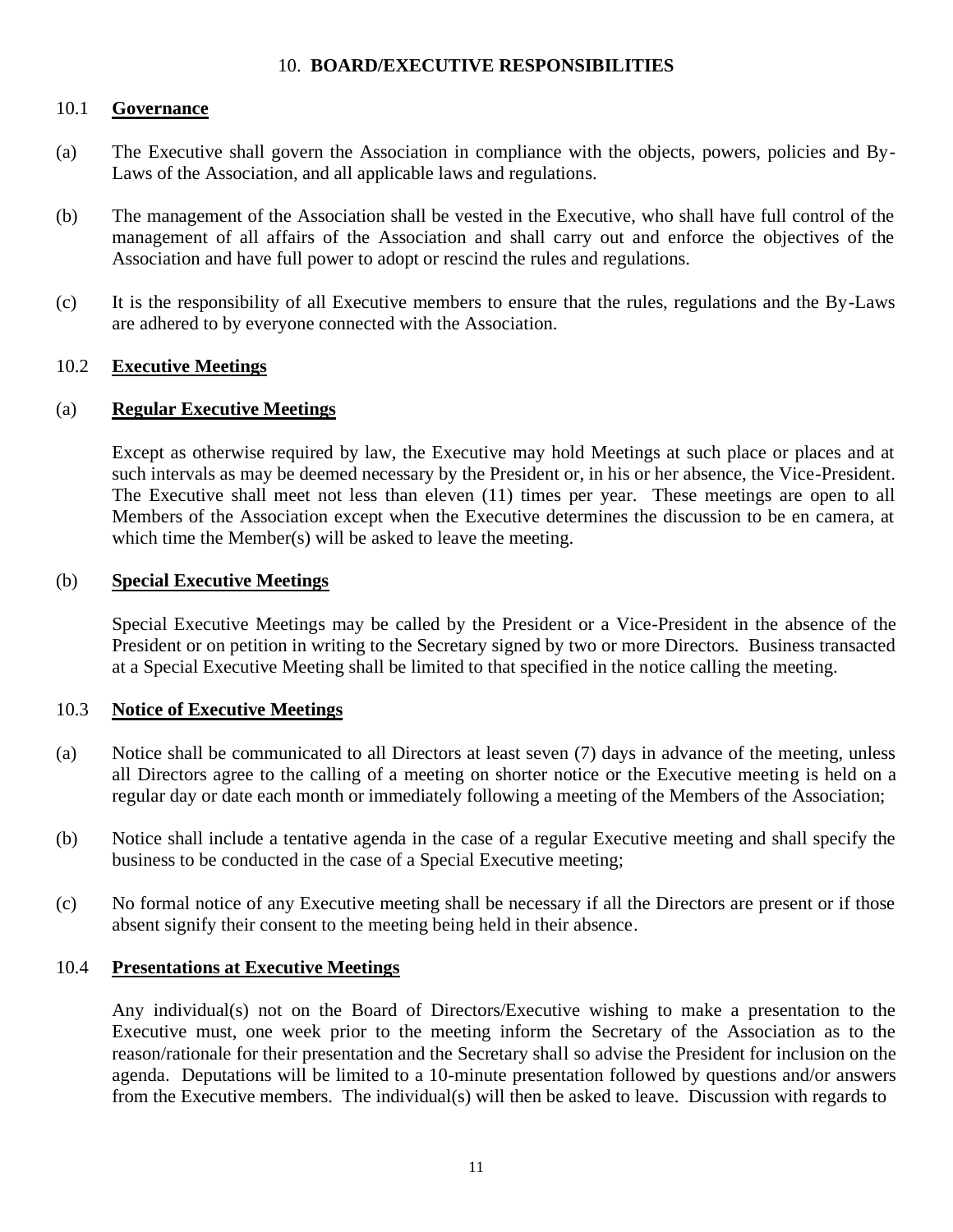the deputation will then take place. The President after being satisfied with the extent of the discussion shall call for a vote on the matter before the Executive. The individual(s) will be notified in writing of any decisions.

#### 10.5 **Error in Notice**

No error or omission in giving notice for an Executive meeting shall invalidate such meeting or invalidate or make void any proceedings taken at such meeting. Any Director may at any time waive notice of any such meeting and may ratify and approve of any or all proceedings taken or had thereat.

#### 10.6 **Adjournment of Executive Meetings**

Any Executive meeting may be adjourned at any time and from time to time and such business may be transacted at such adjourned meetings as might have been transacted at the original meeting from which such adjournment took place. No notice shall be required of any such adjournment.

#### 10.7 **Quorum**

A quorum for a Board/Executive Meeting shall be 50% elected plus one of the Executive members, provided that all members have received a minimum of 24 hours notice of such meeting. In the absence of a quorum, the Officers shall carry on with the day-to-day business until such meeting shall be rescheduled.

#### 10.8 **Voting Rights**

- (a) Each member of the Executive shall have one vote;
- (b) The Past President may sit on the Executive as a consultative non-voting member;
- (c) The President will vote only in the event of a tie vote.

#### 10.9 **Voting Procedures**

A majority of votes of the Directors present at an Executive meeting shall decide every question. Every question shall be decided in the first instance by a show of hands and, unless a secret ballot is demanded by a Director present, a declaration by the Chair that the motion has been carried or not carried and an entry to that effect in the minutes of the meeting shall be sufficient evidence of the fact, without proof of the number or proportion of the votes recorded in favour or against such motion.

#### 10.10 **Remuneration**

Directors shall serve without remuneration and no Director shall indirectly or directly receive any remuneration, salary or profit from the position of Director or for any service rendered to the Association; provided that, the Board of Directors may establish policies relating to the reimbursement of Directors for reasonable expenses incurred in the performance of their duties as Directors of the Association.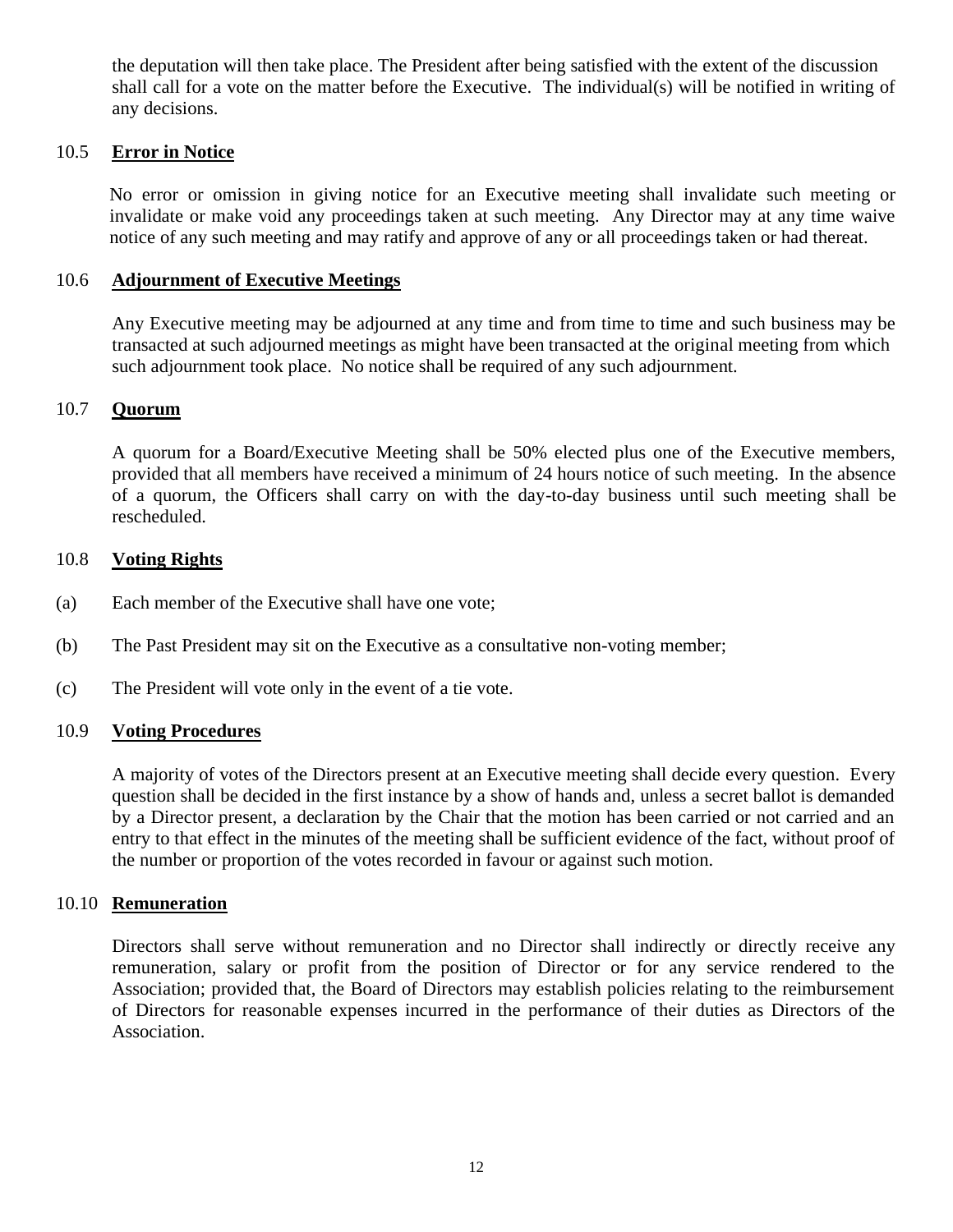### 10.11 **Conflict of Interest**

**(a) No Board member shall participate in any activity related to the Association or its members for which he or she receives, or has the potential to receive, a financial benefit without first disclosing to the Board the nature of such activity and secondly receiving approval from the Board to engage or continue to engage in such activity.**

**(b) No member of the Board shall participate in any Board discussions or vote on any matter before the Board where he or she has a conflict of interest.**

**(c) Instances in which a conflict of interest will be deemed to exist for a Board member include, but are not limited to, the following:**

 **(i) The matter under discussion directly involves a member of his or** 

 **her immediate family.**

**(ii) The matter under discussion involves an entity in which he/she or a member of his immediate family has a financial interest.**

**(iii) The matter under discussion involves a team/division in which he/she is a member of the coaching staff and/or one of his children is a player. (iv) The coach selection process for any rep team/division for which one of his** 

**children is eligible to play by virtue of age.**

- **(d) Should a Board member recognize or suspect that he or she has a possible conflict of interest on a matter before the Board, he or she shall immediately advise the Chair of the potential conflict and excuse themself from the meeting until the matter in question has been dealt with.**
- **(e) It is the duty of every Board member to advise the Chair if they believe that a member of the Board has a conflict of interest on a matter before the Board. Such advice shall be without prejudice.**
- **(f) Depending on the circumstances, the NMHA Board may choose to approve the transaction or relationship giving rise to the conflict if it determines that such approval would be in the NMHA's best interest. Such approval may require that approprate steps be taken, under the supervision of colleagues without a conflict, to counter any perception of conflict or bias and ensure that the arrangement is in the NMHA's best interest.**
- **(g) Violations - Failure by a Board member to disclose a conflict of interest, or to comply with a directive from the Board (re: conflict of interest) could result in disciplinary action, including expulsion from the Board. The NMHA will have no tolerance for compliance violations. Any violation will be treated as a serious matter and will be sanctioned with disciplinary action, up to and including, immediate termination of employment and/or placement on the Executive Board.**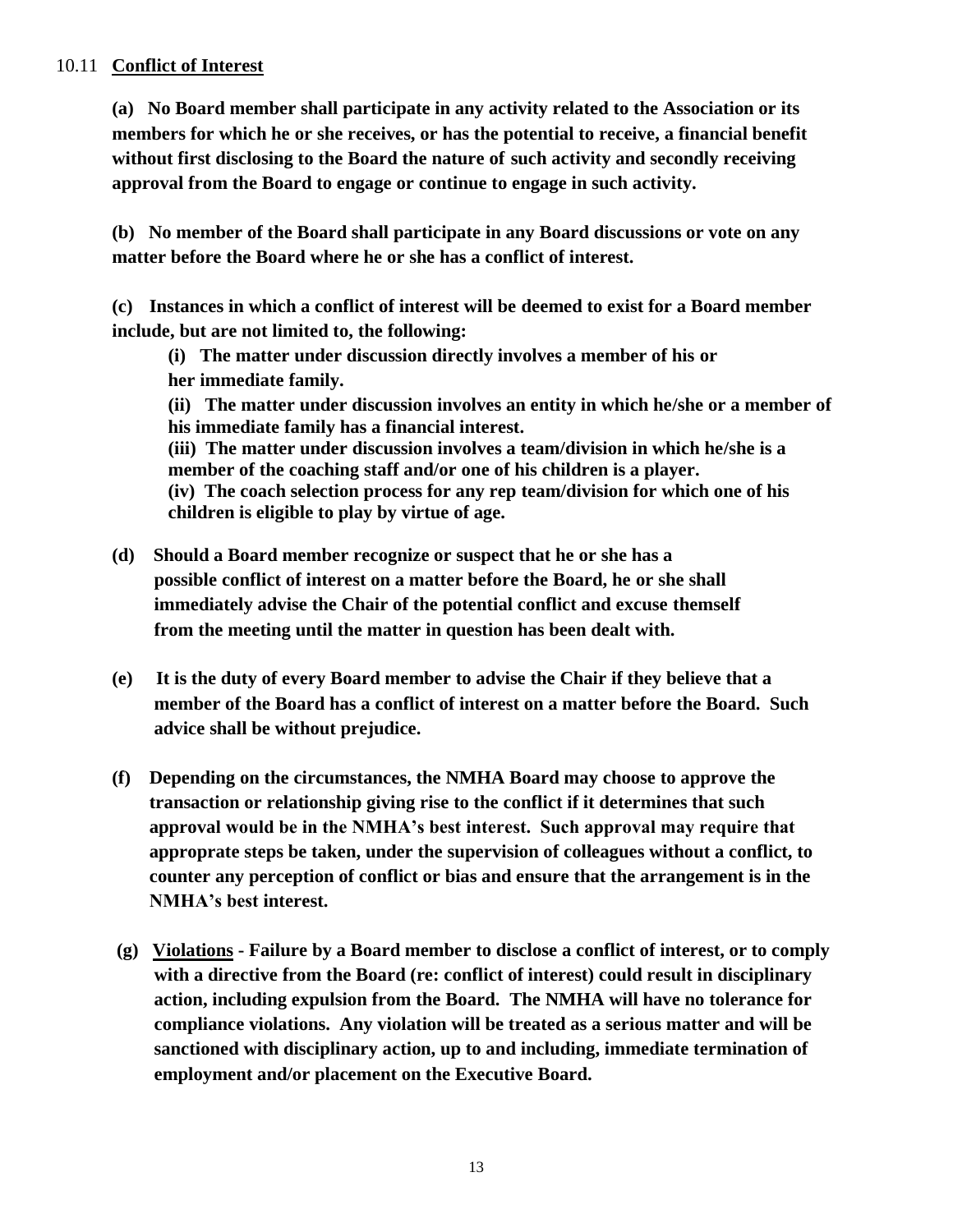#### 10.12 **Confidentiality**

Every Director and Officer of the Association shall respect the confidentiality of matters brought before the Board/Executive for consideration en camera. Failure to adhere to the confidentiality shall be grounds for immediate removal from the Board/Executive and without the two-thirds vote as per Article 9.4(a).

# 11. **RESPONSIBILITIES OF OFFICERS & EXECUTIVE DUTIES**

#### 11.1 **Officers of the Association**

- (a) The Officers of the Association shall be the President, Treasurer, Secretary, and two (2) Vice Presidents.
- (b) The Officers of the Association shall be the only Executive members permitted to sign cheques. Contracts or any other legal documents must have the President's signature plus one other officer of the Association.
- (c) The President and the two Vice-Presidents of the Association may not be carded to any Newmarket OMHA Rep, MD and/or Select team, nor may they act as an on-ice official, off-ice official or timekeeper for games within their home centre. The exception may be if a carded Executive member is required to fill-in on an emergency basis.

#### 11.2 **Assistants to Officers**

The Board of Directors may appoint an assistant(s) to the Executive, as required, for their input, expertise or interest as the Board may determine by Resolution from time to time. The assistant may attend Executive meetings and participate in discussion but will not be eligible to vote.

#### 11.3 **Executive Members**

#### (a) Vice President(s)

The NMHA shall have two Vice Presidents, one Vice President responsible for the operation of Rep and/or MD and one Vice President responsible for the operation of House League and/or Select. In the absence for any reason of the President, the Senior Vice President will assume the duties of the President and carry out such other duties as are assigned by the Executive.

- (b) The Executive members shall be two (2) House League Alternates, Rep Alternate, Sponsorship, Communication/Marketing, Fundraising and Equipment Manager.
- (c) Executive members are more directly responsible for the day-to-day operation and functions for the efficient management of the Association.
- (d) Executive members must be nominated, voted upon and approved by a majority of the members at the AGM. If there are no nominations the positions may be appointed by the Executive.
- (e) All Executive members, elected or appointed, are considered full voting members of the Executive.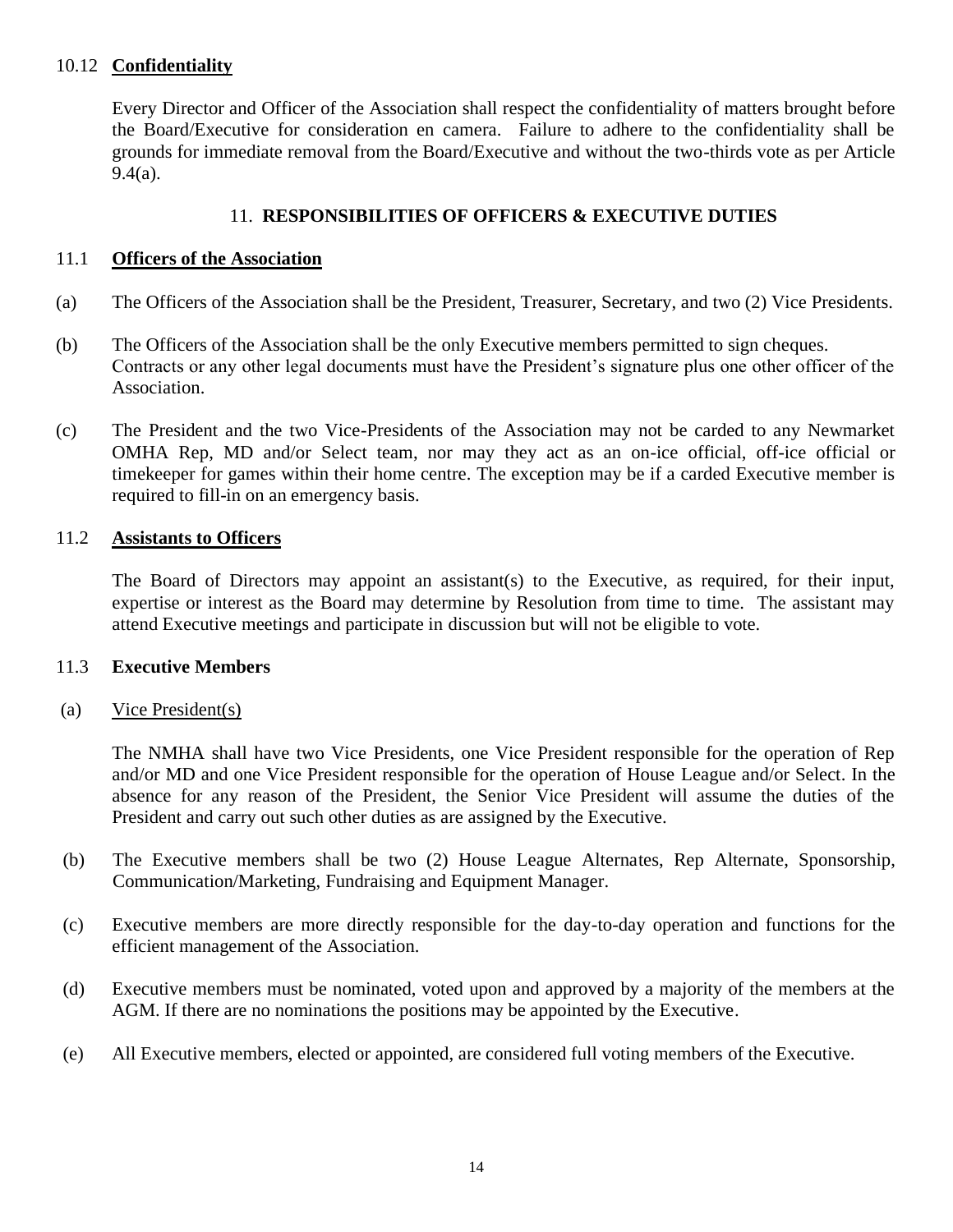# 11.4 **Responsibilities of Other Executive Members**

#### (a) Past President

The Past President shall, but not limited to:

- (i) Avail himself/herself to the President, directly, and the Executive indirectly with his/her knowledge and experience for immediate and future guidance;
- (ii) perform such duties as assigned by the President;
- (iii) attend all Executive Meetings.

#### 12. **COMMITTEES OF THE EXECUTIVE**

- 12.1 The following committees shall be Standing Committees of the Executive of the Association:
- (a) Risk Management Committee;
- (b) Appeals Committee;
- (c) Coaches Selection Committee;
- (d) Nominations and Elections Committee;
- (e) By-Law Amendments Committee;
- 12.2 Nothing in this By-Law shall be construed to limit the ability of the Executive and Membership of the Association from abolishing or creating Standing Committees and ad hoc committees by motion from the floor at an Annual General Meeting or any other such General Meeting of the Association, or from establishing such ad hoc committees or subcommittees by the Executive's Resolution as may be desired from time to time.

#### 12.3 **Risk Management Committee**

Details of this Committee are available from the Association's office (updated Jan 2021).

#### 12.4 **Appeals Committee**

Details of this Committee are available from the Association's office (updated Jan 2021).

#### 12.5 **Coaches Selection Committees (Rep and /Select)**

Details of this Committee are available from the Association's office (updated Jan 2021).

#### 12.6 **Nominations and Elections Committee**

(a) The Chair of the Nominations and Elections Committee shall be chaired by the **Past President or designate** and will be appointed by the Executive at the May Executive meeting. It will consist of at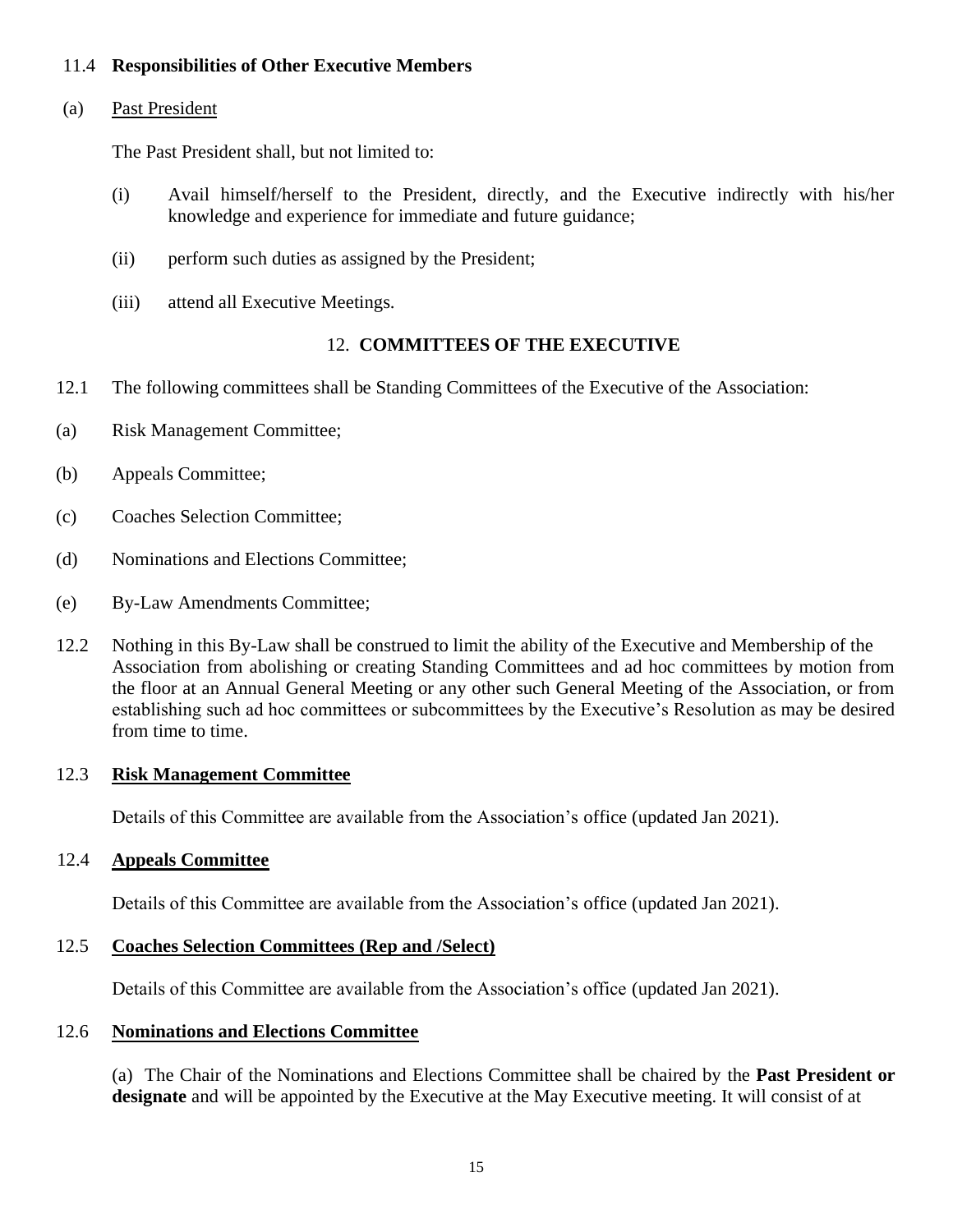least two other members of the Executive, but who are not nominees for election to the Board of Directors.

# (b) **Duties and Responsibilities**

- 1) Solicit nominations for each Board position that is to become vacant including nominations for each Annual General Election.
- 2) Draft a slate of Candidates for Election as Directors and shall present same to the Membership at the Annual General Meeting.
- 3) Be responsible for conducting the annual election of Directors in accordance with the provisions contained in this By-Law.

# 12.7 **By-Law Amendments Committee**

(a) The Chair of the By-Law Amendments Committee shall be chaired by an Executive member and will be appointed by the Executive at the May Executive meeting. It will consist of at least two other members of the Executive.

# (b) **Duties and Responsibilities**

- 1) Ensure proper notice procedure followed of any recommendation received to amend the By-Law.
- 2) Review all amendments received.
- 3) Recommend to the Executive approval or rejection of such By-Law amendments.
- 4) Present proposed changes to the membership at the Annual General Meeting.

#### 12.8 **Triple A Liaison**

The person or persons who sit on the "Triple A" Executive representing Newmarket shall be appointed by the elected Executive by majority vote. Such person or persons may be appointed from within the elected members or from outside the Executive.

#### 12.9 **Standing Committee Procedure**

(a) All Standing Committees shall comply with the By-Laws, guidelines, policies and procedures of the Association as determined by the Executive or the Membership of the Association, from time to time, and also comply with all requirements of the OMHA, OHF, Hockey Canada and, if applicable, any other hockey organizations with which Association teams are participating.

# (b) **Meetings:**

Each Standing Committee shall meet at the call of the Chair.

# (c) **Notice:**

Notice of all Meetings of Standing Committees shall be communicated to all Members of the Standing Committee at least seven (7) days prior to the Meeting, except that such notice may be waived by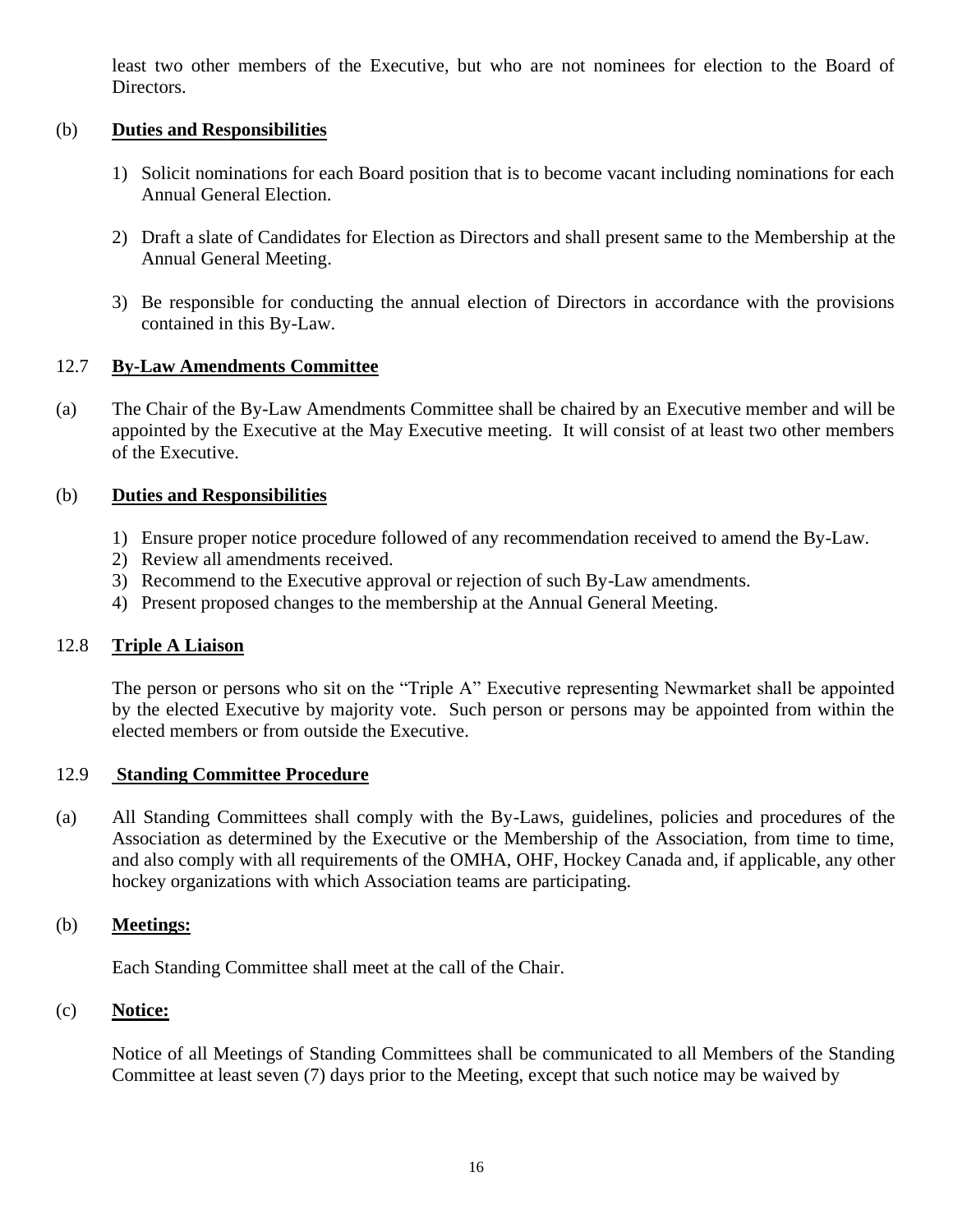consent of all Members of the Standing Committee. There shall be a monthly meeting scheduled no later than September  $1<sup>st</sup>$ .

# (d) **Quorum:**

A quorum for a Standing Committee shall be a majority of the Members of the Standing Committee.

# (e) **Sub-Committees and Ad Hoc Committees**

The Standing Committee procedure also shall govern the procedure of all sub-committees and ad hoc committees of the Association.

# 13. **EXECUTION OF DOCUMENTS**

# 13.1 **Execution of Documents:**

- (a) The Treasurer shall keep all the Association financial records.
- (b) The Executive may from time-to-time grant authority to any other Executive member, outside of Article 11.1(b), on behalf of the Association, either to sign documents generally or to sign specific documents. The corporate seal of the Association, when required, shall be affixed to documents executed in accordance with the foregoing.
- (c) An external public accounting firm will be appointed for the coming fiscal year at the Annual General Meeting. The firm will be responsible for providing a Review Engagement Report on the Association's Interim Financial Statements, prior to their presentation at the AGM, and on the Association's fiscal year end financial statements. Nominations for this role can be made to the Executive prior to March 15 and will be voted on by the members of the Association at the AGM.
- (d) The Executive, through the Treasurer, will be responsible for presenting the Association's Financial Statements along with the Association's Public Accountants Interim Review Engagement Report at the AGM. In addition, a Preliminary Forecast of Anticipated Revenues and Expenditures for the coming year is required to be presented at the AGM.
- (e) The Executive shall be responsible for maintaining the accounts of all monies due and received by the Association and make them available for inspection and scrutiny as required by the Auditor of the Association as may be appointed from time to time.
- (f) The NMHA office shall keep accurate yearly records of player registration and the fees paid on their behalf.
- (g) All NMHA players, coaches, trainers, assistant coaches, managers and referees shall be registered yearly in the manner specified by the OMHA Manual of Operations.
- (h) The Executive shall grant, or revoke, all player or participant registrations and provide and define qualification of all participants herein.
- (i) The Association shall keep minutes of all Executive Meetings, AGM and any other meetings of the Executive or Membership.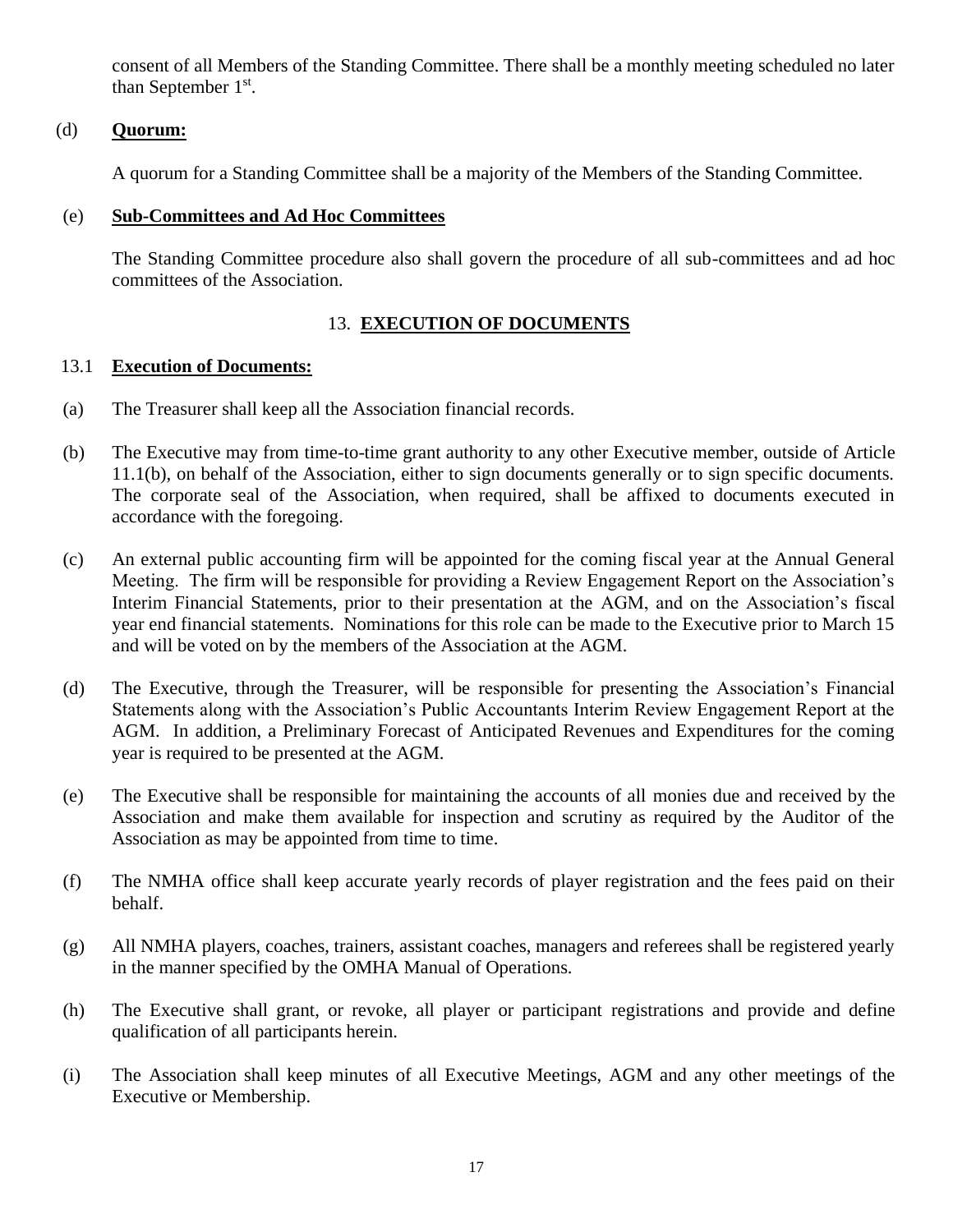#### 13.2 **Books and Records:**

The Executive shall ensure that all necessary books and records of the Association required by the By-Laws of the Association or by any applicable statute is regularly and properly maintained and any contracts or agreements are filed for safekeeping.

#### 14. **FINANCIAL YEAR**

14.1 The financial year end of the Association shall be May  $31<sup>st</sup>$ , of each year.

#### 15. **BANKING ARRANGEMENTS**

#### 15.1 **Banking Resolution:**

The Executive shall be empowered to authorize any other person (excluding the Officers already defined) to transact the banking business of the Association, or any part thereof, with the bank, trust company, or other corporation carrying on a banking business that the Executive has designated as the banker of the Association.

#### 15.2 **Deposit of Securities**

- (a) All accounts shall be domiciled in the same branch to enable a smooth transition in signing officers on various accounts from year to year.
- (b) All bank accounts, general account and subsidiaries (fundraising account, bingo account, referee account, hockey development account, and scholarship account) shall have multiple signing officers. Signing officers shall have an understanding of the use of the funds.
- (c) Monies dispersed by the Association must have approval of the Executive and the signature of any two Officers of the Association for amounts less than or equal to \$5,000.00. Amounts greater than \$5,000.00 must have majority approval of the Executive plus signatures of the President and two (2) other Officers of the Association.
- (d) All expenditures should be disclosed to the entire Executive on a timely basis. All expenditures must be supported with receipts.
- (e) Adequate amounts of cash are to be available to honour the Association's financial commitments. Timing of payment for major expenditures should always be known well in advance. All bills should be paid promptly as possible irrespective of any credit terms that may be extended.
- (f) Excess cash should be invested without exposing the Association to any risk. Funds should be invested where the Association accounts are held. The maturity date of investments should be such that funds are available when needed.

# 16. **FISCAL RESPONSIBILITY**

#### 16.1 **Responsibilities:**

(a) All monies derived through the efforts of the Association shall revert to the Association's treasury and dispersed in a manner determined by the Executive, subject to conditions set in the By-Law.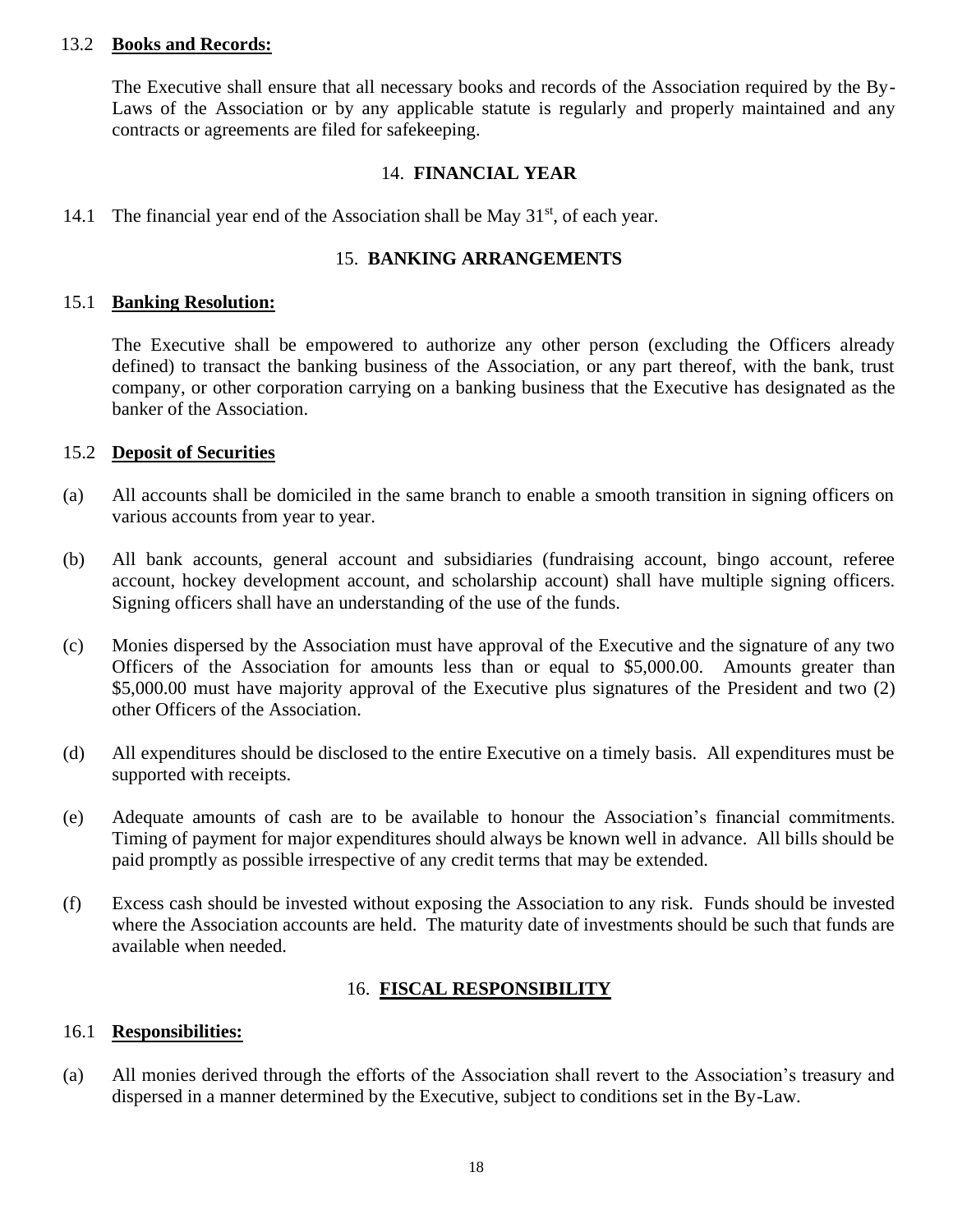- (b) The Association is required to maintain a minimum Accumulated Surplus of 10% of total revenue, not including revenue from special events, as defined in the financial statements presented at the AGM. In the event that the Accumulated Surplus should fall below this "floor" the Executive will be required to present a plan for recovery of this account in the Preliminary Forecast.
- (c) If the Accumulated Surplus account should exceed 12.5% of Total Revenue, not including Special Events revenue, an allocation must be made in the following year's Budget, and shown on the Preliminary Forecast, of an amount sufficient to reduce the Accumulated Surplus account to 10% of Total Revenue, not including Special Events revenue.
- (d) The Executive is required to make deposits under the terms of the existing "Custodial Agreement" with the Town of Newmarket totaling 90% of the estimated Town of Newmarket ice bills for the coming season by September 1<sup>st</sup>.
- (e) Quotes from different suppliers should be obtained on large expenditures.

# 17. **BORROWING BY THE ASSOCIATION**

17.1 The Executive will not authorize any Director or Officer of the Association or any person to make arrangements to borrow money on the credit of the Association.

# 18. **NOTICE**

#### 18.1 **Computation of Time:**

In computing the date when notice must be given under any provision of this By-Law requiring a specified number of days' notice of any meeting or other event, the date of giving the notice is included, unless otherwise provided.

#### 18.2 **Omissions and Errors:**

The accidental omission to give notice of any meeting of the Executive or Members or the non-receipt of any notice by any Director or Member or by the auditor of the Association or any error in any notice not affecting its substance does not invalidate any resolution passed or any proceedings taken at the Meeting. Any Director, Member or the Auditor of the Association may at any time waive notice of any meeting and may ratify and approve any or all proceedings taken thereat.

#### 18.3 **Method of Giving Notice:**

Whenever under the provisions of this By-Law of the Association, notice is required to be given, such notice may be given either personally or by telephone or by email or by depositing same in a post office or a public letter box, in a postage paid sealed envelope addressed to the Director, Officer or Member at his or her address as the same appears in the records of the Association. Any notice or other documents so sent by mail shall be deemed to be sent at the time when the same was deposited in a post office or public letterbox as aforesaid. For the purposes of sending any notice, the address of any Member, Director or Officer shall be his or her last address in the records of the Association.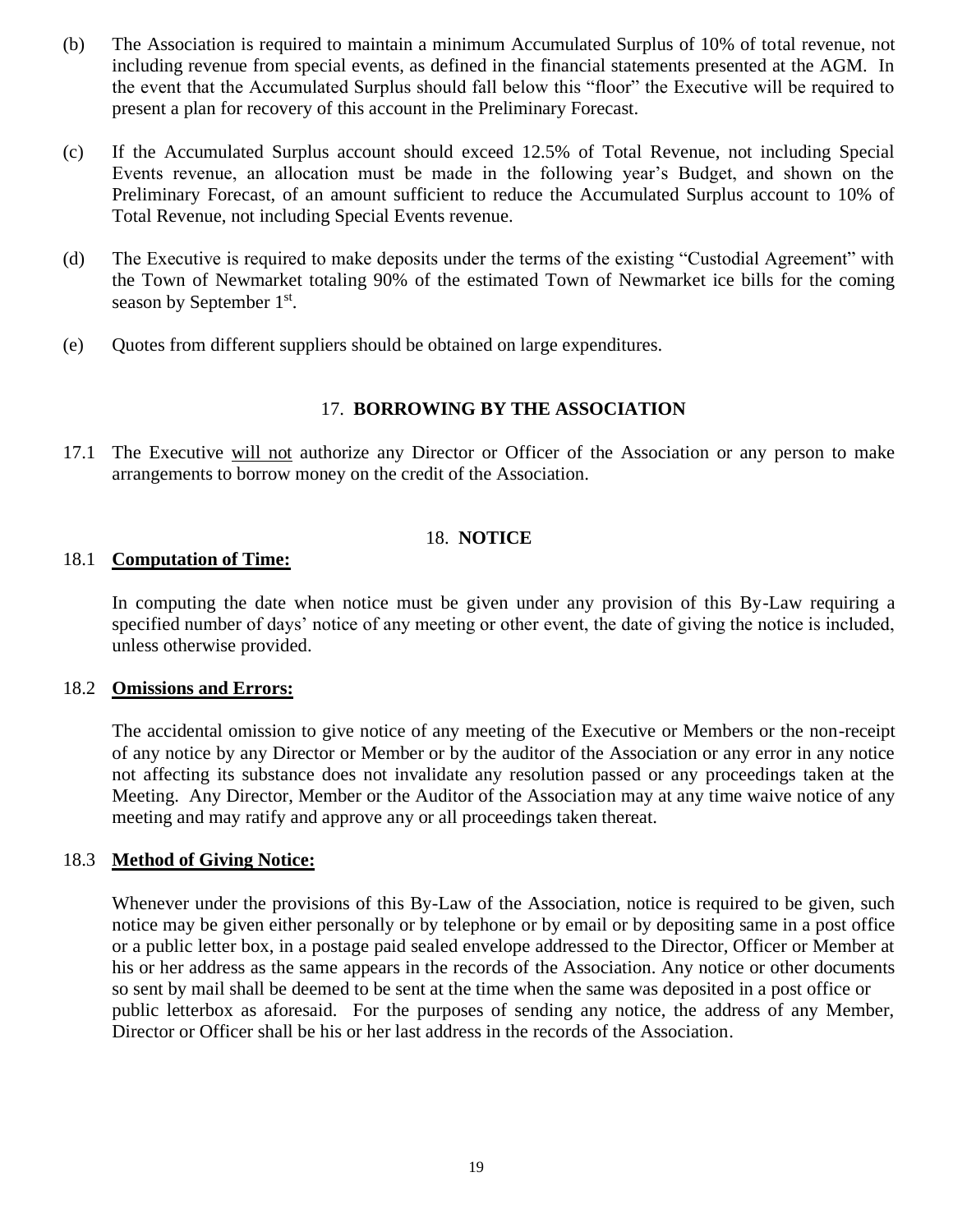#### 19. **PASSING AND AMENDING THE BY-LAW**

#### 19.1

- (a) Amendments to the Association's By-Law may be made only at the Association's Annual General Meeting but shall not be made unless the mover of such amendments shall give notice thereof to the Secretary of the Association on or before March  $15<sup>th</sup>$  in the year in which the amendment is to be made. Any and all proposed amendments to be posted at least five (5) days prior to the Annual General Meeting. The sitting Executive shall determine date, time and place to be posted at least five (5) days prior to the meeting/election date.
- (b) An amendment to the By-Law recommended by the Executive shall be subject to the conditions as set out in Article 19.1 (a).
- (c) A motion to amend the By-Law recommended by the Executive or proposed by a Member must be approved by a two-thirds vote of the Members present at the Annual General Meeting.
- (d) The Members at the Annual General Meeting may confirm, amend or reject the proposed By-Law or Article or the amended By-Law or Article.

# 20. **REPEAL OF PRIOR BY-LAW**

#### 20.1 **Repeal:**

All prior By-Laws of the Association, including the document entitled the "By-Law & Rules of the Newmarket Minor Hockey Association", pages #2 to #7 are hereby repealed.

#### 20.2 **Proviso:**

The repeal of all prior By-Laws of the Association shall not impair in any way the validity of any act or thing done pursuant to any such repealed By-Law.

# 21. **RULES OF PROCEDURE**

#### 21.1 **Rules:**

- (a) The rules of the Association shall be in accordance with the official rules of Hockey Canada and the OHF and the OMHA which may be amended and modified annually.
- (b) The Association shall have as additional rules, ones which fit the requirements of the Association.
- (c) The Association's rules**/discipline** will be developed, changed, or rescinded based on the recommendations by the **Risk Management** Committee to the Executive and ratified by the Executive.
- (d) The Association's rule changes made during the playing season will be distributed to each team coach and posted in all arenas "Change in Playing Rules".
- (e) The Rules contained in the most current edition of "Robert's Rules of Order" by Mary A. Vries shall govern the rules and procedures to be used in conducting the meetings and affairs of the Association in all cases to which they are applicable, and in which they are not inconsistent with the By-laws or other governing documents or laws affecting the Association.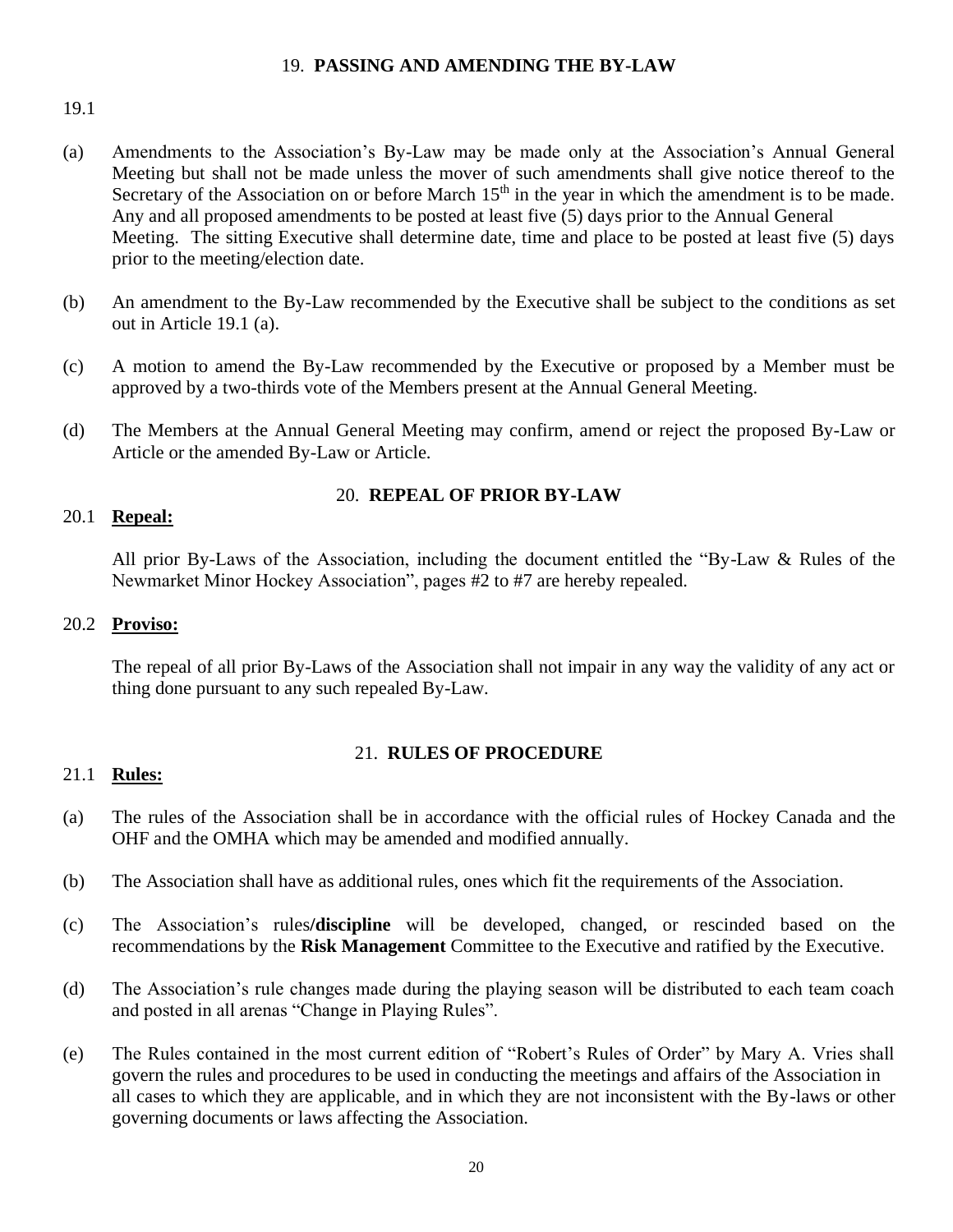# 22. **ABUSE & HARASSMENT**

- 22. 1 The Association will not tolerate any interference with referees, game officials, or team officials by spectators. Any person engaging in physical or verbal abuse of an official on or off the ice may be subject to:
	- (a) removal from the arena;
	- (b) be refused admission to any Association sponsored game, House League or Rep or MD or Select game for a period of time set by the Executive.

# 23. **OMHA CODE OF CONDUCT**

23.1 This Code of Conduct identifies the standard of behaviour which is expected of all OMHA members and participants, which for the purpose of this policy shall include all players, guardians, parents, coaches, officials, volunteers, directors, officers, committee members, convenors, team managers, trainers, administrators and employees involved in OMHA activities and events.

OMHA is committed to providing an environment in which all individuals are treated with respect. Members and participants of OMHA shall conduct themselves at all times in a manner consistent with the values of OMHA which include fairness, integrity and mutual respect.

During the course of all OMHA activities and events, members shall avoid behaviour which brings OMHA or the sport of hockey into disrepute, including but not limited to abusive use of alcohol, use of non-medical drugs and use of alcohol by minors.

OMHA members and participants shall at all times adhere to OMHA's operational policies and procedures, to rules and regulations governing OMHA events and activities, and to rules and regulations governing any competitions in which the member participates on behalf of OMHA.

Members and participants of OMHA shall not engage in any activity or behaviour which interferes with a competition or with any player or team's preparation for a competition, or which endangers the safety of others.

Members of OMHA shall refrain from comments or behaviours which are disrespectful, offensive, abusive, racist or sexist. In particular which constitutes harassment or abuse will not be tolerated and will be dealt with under OMHA's Harassment policy.

Failure to comply with this Code of Conduct may result in disciplinary action in accordance with the Discipline Policy of OMHA. Such action may result in the member losing the privileges, which come with membership in OMHA, including the opportunity to participate in OMHA activities and events, both present and future.

# 24. **OMHA MANDATED POLICIES AND PROCEDURES**

Newmarket Minor Hockey Association will follow all present and future OMHA mandated policies and procedures regarding the OMHA Initiation Program. Refer to OMHA Manual of Operations for specific policies and regulations.